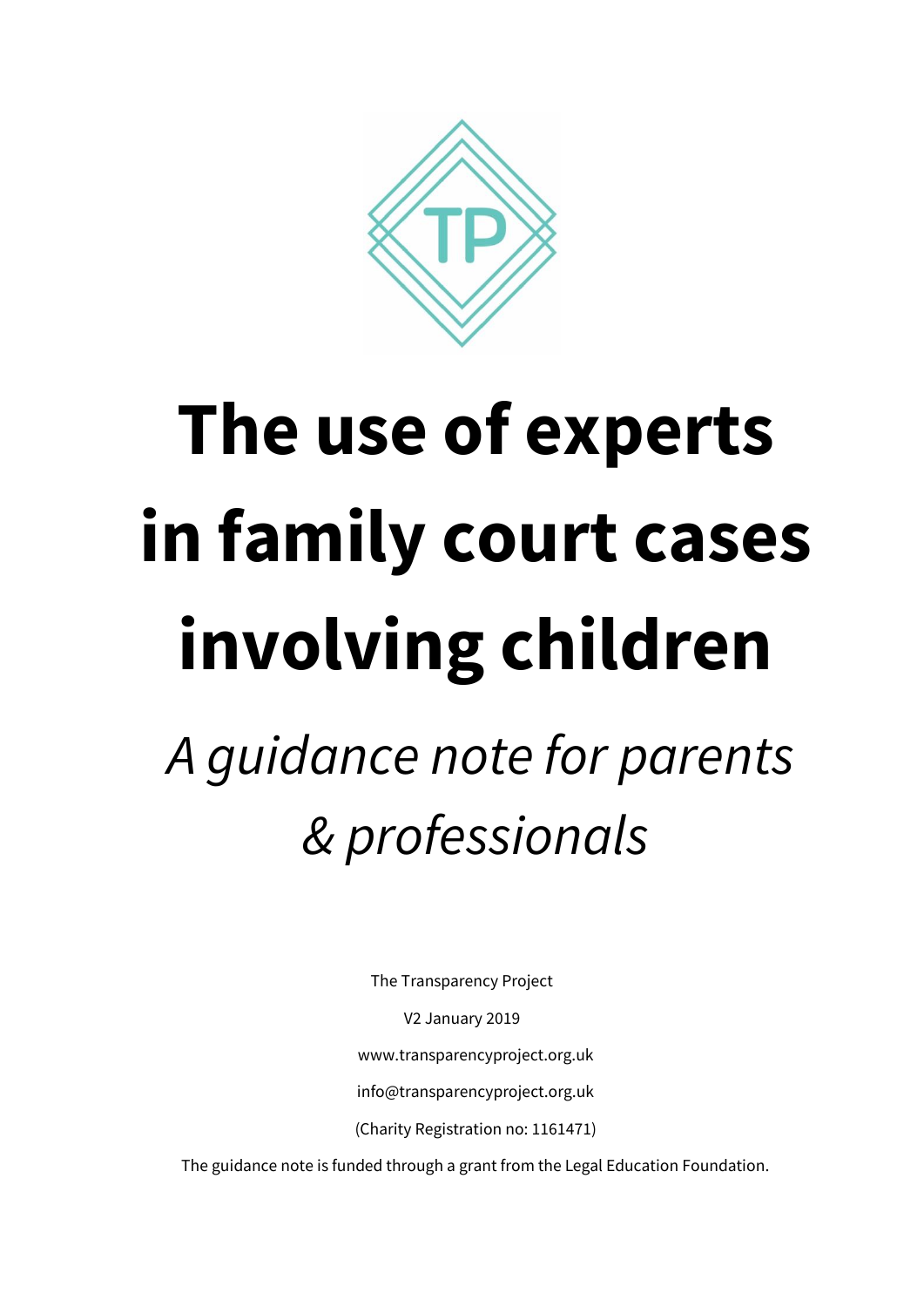

#### **TABLE OF CONTENTS**

| 1. | ABOUT THIS GUIDANCE NOTE                                               | 4  |
|----|------------------------------------------------------------------------|----|
| 2. | SOME GENERAL PRINCIPLES                                                | 5  |
|    | WHAT IS AN 'EXPERT' AND WHY DOES THE COURT NEED THEM?<br>$\bullet$     | 5  |
|    | HOW DOES THE COURT TREAT EXPERT ASSESSMENTS?<br>$\bullet$              | 6  |
| 3. | SOME FREQUENTLY ASKED QUESTIONS                                        | 10 |
|    | DOES ASKING FOR AN EXPERT REPORT MEAN THEY THINK LAM MAD?<br>$\bullet$ | 10 |
|    | WHAT IF I DON'T WANT TO SEE AN EXPERT?<br>$\bullet$                    | 10 |
|    | WHEN ARE PAPER-BASED ASSESSMENTS ACCEPTABLE?                           | 12 |
|    | WHAT IF I DON'T AGREE WITH AN EXPERT ASSESSMENT?                       | 12 |
|    | WHEN AN EXPERT GOES OUTSIDE THEIR FIELD OF EXPERTISE<br>$\bullet$      | 15 |
|    | <b>ISSUES AROUND NOTE TAKING AND RECORDING</b><br>$\bullet$            | 15 |
|    | IS THE EXPERT INDEPENDENT?<br>$\bullet$                                | 16 |
| 4. | ASKING QUESTIONS AFTER RECEIPT OF THE REPORT                           | 17 |
| 5. | WHAT KIND OF EXPERTS ARE USED IN FAMILY COURTS?                        | 19 |
|    | EXPERT EVIDENCE ABOUT THE MIND AND BEHAVIOUR: PSYCHIATRISTS AND        |    |
|    | <b>PSYCHOLOGISTS</b>                                                   |    |
|    | EXPERT EVIDENCE ABOUT THE BODY: MEDICAL EXPERTS<br>$\bullet$           | 20 |
|    | TREATING PROFESSIONALS                                                 | 22 |
|    | HOW DO THE COURTS APPROACH THE USE OF MEDICAL EVIDENCE? LIKELY         | 24 |
|    | COURT PROCEDURE WHEN CONSIDERING A SUSPECTED NON-ACCIDENTAL            |    |
|    | <b>INJURY</b>                                                          |    |
| 6. | <b>ISSUES OF MEDICAL CONTROVERSY</b>                                   | 27 |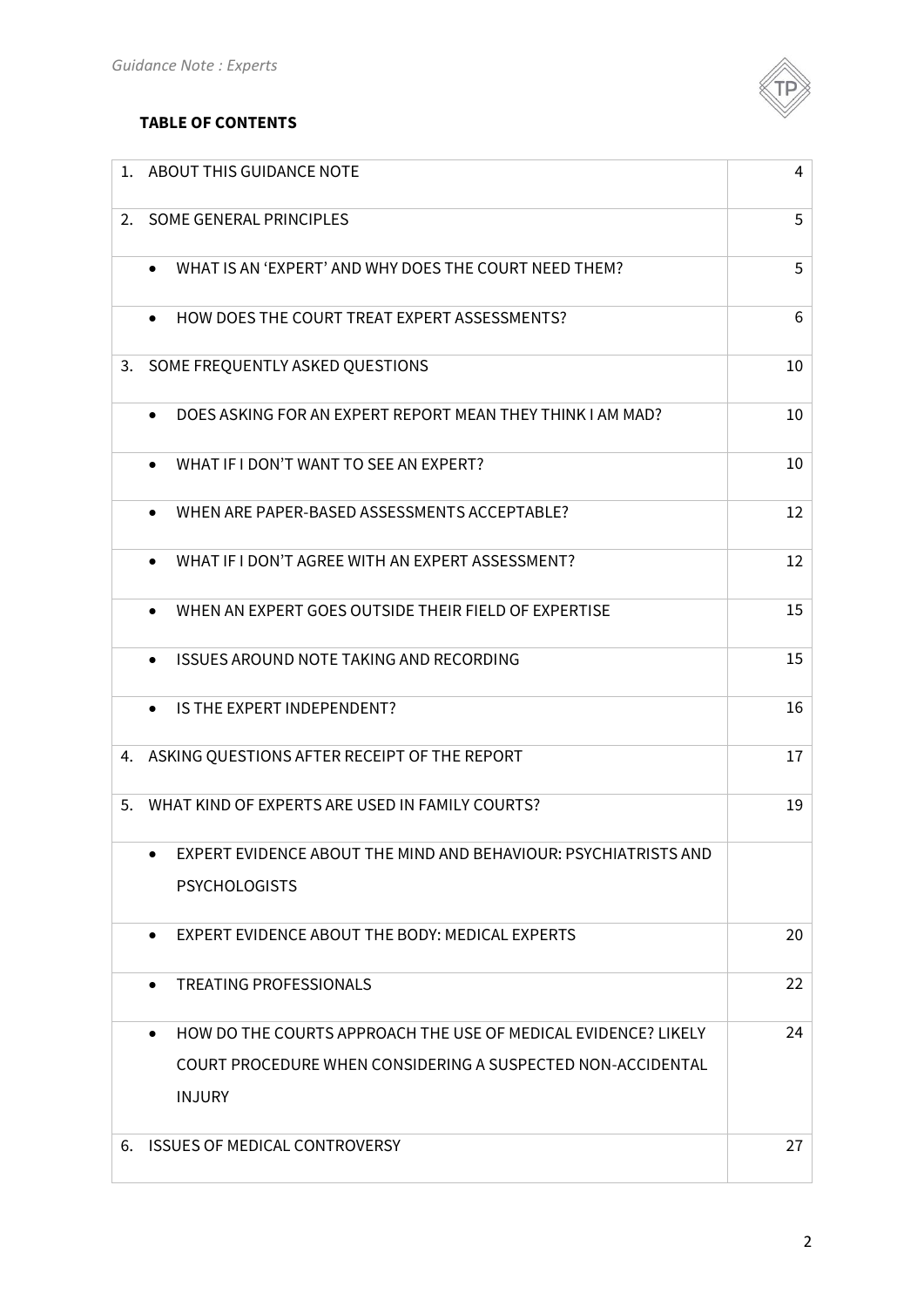

| 7. | DRUG AND ALCOHOL TESTS                                                         | 30 |
|----|--------------------------------------------------------------------------------|----|
| 8. | TECHNICAL ISSUES ABOUT INSTRUCTING AN EXPERT FOR COURT                         | 32 |
|    |                                                                                |    |
|    | <b>PROCEEDINGS</b>                                                             |    |
|    | <b>RECENT HISTORY</b><br>$\bullet$                                             | 32 |
|    |                                                                                |    |
|    | <b>EXPERT REPORTS MUST BE 'NECESSARY'</b><br>$\bullet$                         | 33 |
|    |                                                                                |    |
|    | HOW IS AN APPLICATION MADE? (PART 25 FAMILY PROCEDURE RULES 2010)<br>$\bullet$ | 34 |
|    |                                                                                |    |
|    | <b>PRACTICE DIRECTIONS</b><br>$\bullet$                                        | 34 |
|    |                                                                                |    |
|    | THE EXPERT'S DUTIES<br>$\bullet$                                               | 35 |
|    |                                                                                |    |
|    | THE LETTER OF INSTRUCTION<br>$\bullet$                                         | 36 |
|    |                                                                                |    |
|    | WHO PAYS FOR THE EXPERT?                                                       | 37 |
|    |                                                                                |    |
|    | <b>LEGAL AID</b>                                                               | 38 |
|    |                                                                                |    |
|    | HOW ARE COSTS DIVIDED BETWEEN PARTIES? AND WHAT HAPPENS IF<br>$\bullet$        | 39 |
|    | ONE PARTY CAN'T AFFORD TO PAY?                                                 |    |
|    |                                                                                |    |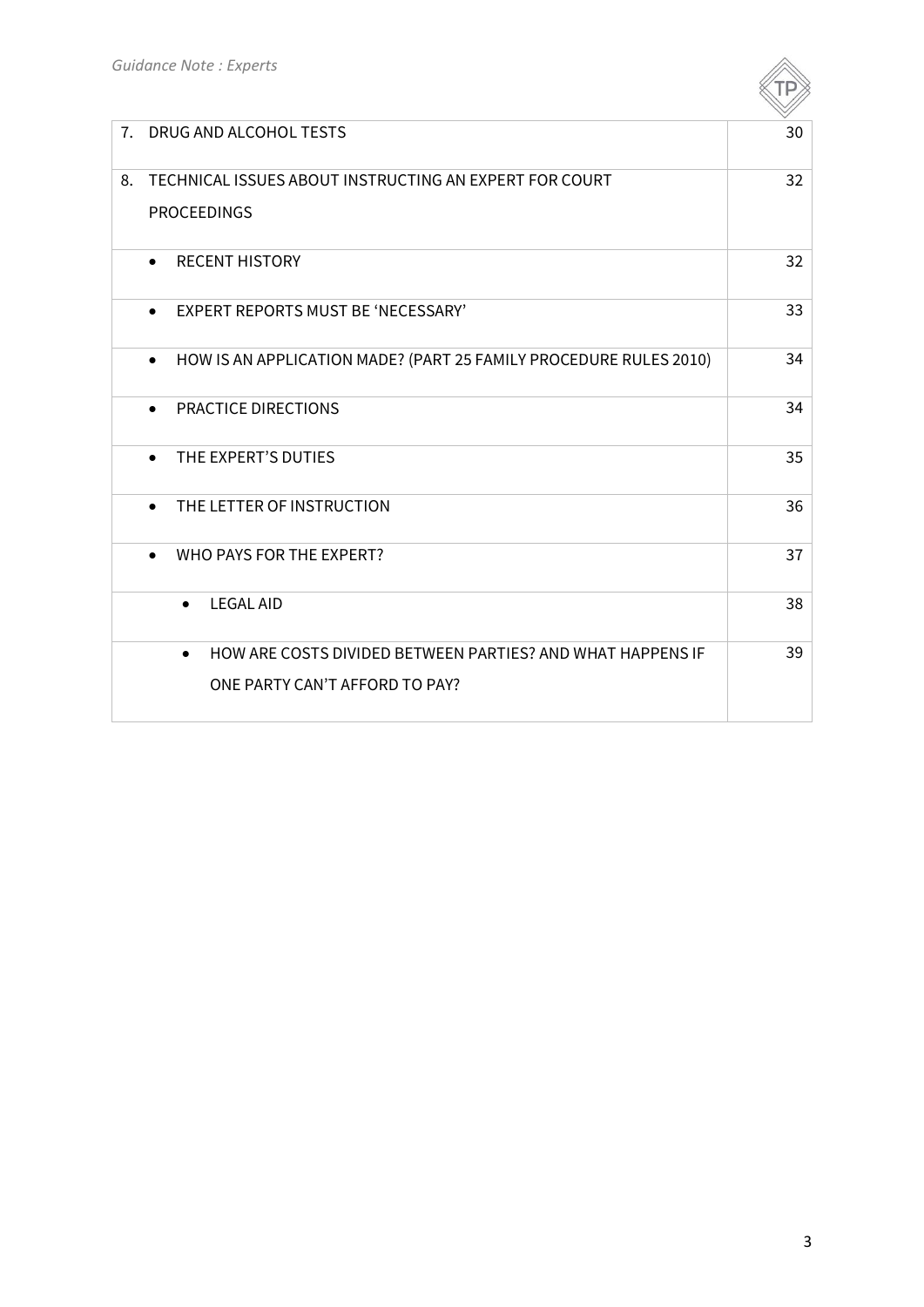

This guidance note is written for anyone involved in a family court case, who is trying to understand more about the use of experts in family proceedings.

The guidance note is written by The Transparency Project and is not legal advice. It is accurate to the best of our knowledge at the time of publication, and we will do our best to update it, subject to resources.

We have set out at the beginning some common things that people often worry about and then we set out the more technical details about how experts are instructed and how they go about preparing their report for the court.

Sometimes we have referred to cases decided by higher courts which clarify legal principles (rules) that apply, and which show what approach the court may take in similar circumstances. We have included references for the cases that we refer to, so that you can look them up if you want to - but in most cases you won't need to do this. The cases we've referred to can be found on the BAILII website at www.bailii.org.

The court rules we have referred to can be found at www.justice.gov.uk, and most of the law we've referred to can be found at www.legislation.gov.uk (but this site is not always up to date).

We've tried to include enough information from cases and rules and law so that you won't need to look things up elsewhere, unless you want to.

Nothing in this guidance note is intended to be legal advice. What we talk about in this note is general and not about your particular case. Every case is different.

We have used some abbreviations in this guidance note :

- FPR = Family Procedure Rules (the court rules)
- CFA = Children and Families Act 2014
- PD = Practice Direction (more detailed guidance that goes with the main rules)
- LAA = Legal Aid Agency
- MoJ = Ministry of Justice (a government department responsible for courts and justice)

You are free to use or copy this guidance note, but please copy it in full so that anyone who reads it can see where it has come from and the date it was produced.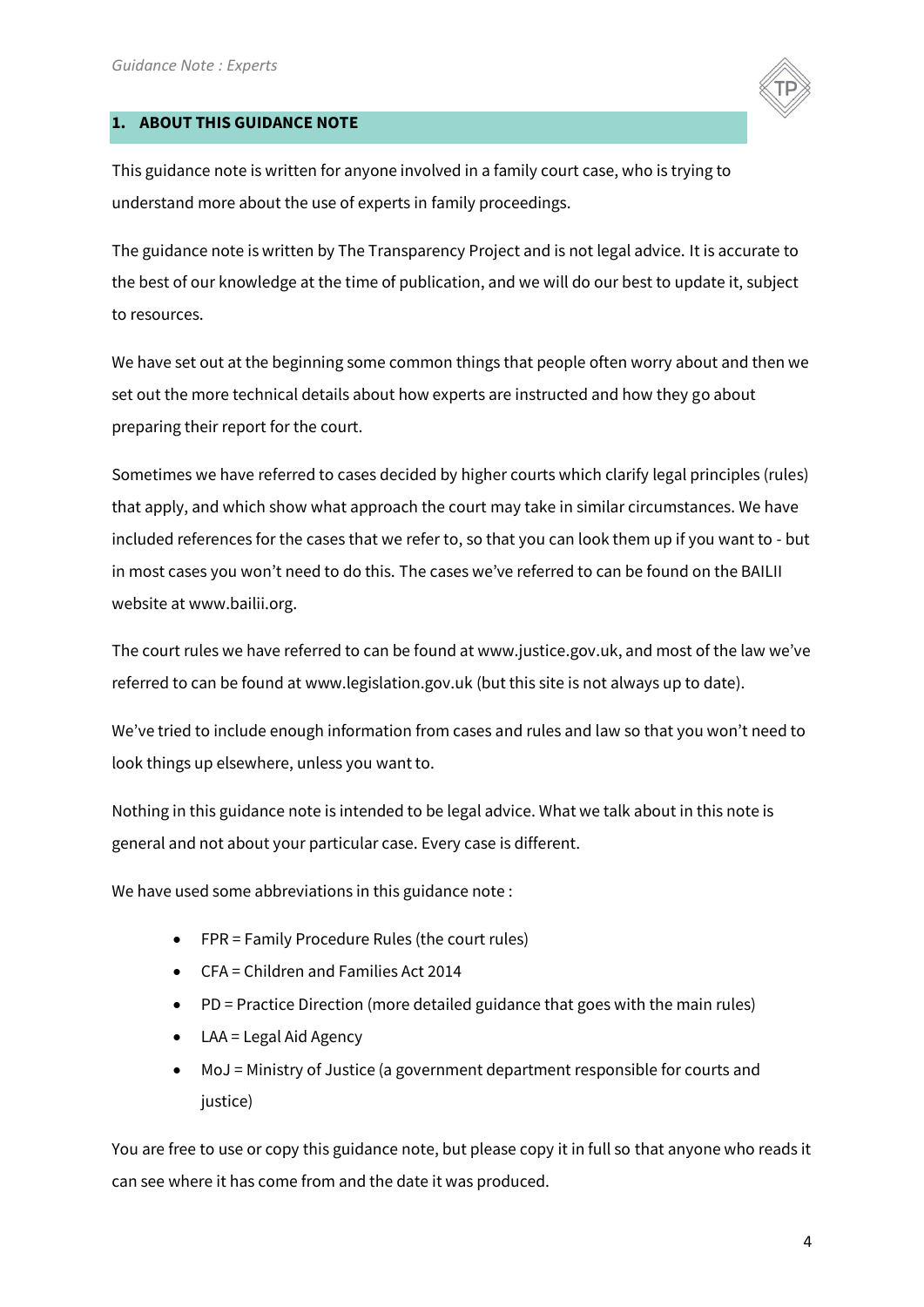

#### **2. SOME GENERAL PRINCIPLES**

#### *2.1. WHAT IS AN 'EXPERT' AND WHY DOES THE COURT NEED THEM?*

- 2.1.1.The definition of 'expert' is 'a person who is very knowledgeable about or skilful in a particular area'. Their expertise means that others can have confidence that their opinion is informed and reliable. For example, the Medical Defence Union (insurers for doctors) recommends that any doctor who wishes to become an expert witness in court proceedings has 10-15 years of specialist experience and has completed training on giving evidence and the relevant law.
- 2.1.2.Expert witnesses are different from other witnesses who give written or spoken evidence to a court. If someone is an expert, the court is prepared to accept their *opinions* about a case, rather than just evidence about what they have directly seen or heard (this sort of witness is called a witness of fact).
- 2.1.3.The duty of an expert witness is to provide independent assistance to the court through their objective, unbiased opinion about matters within their expertise. This duty is owed to the court and overrides any duty to anyone who is instructing or paying the expert.
- 2.1.4.It is the judge's job in cases involving children to decide what the facts are if people can't agree, and, having decided the facts, to make decisions about what is in the best interests of the child. In straightforward cases, the judge can rely on the evidence of the people directly involved about what did or didn't happen and will not need any help from an expert.
- 2.1.5.However, some cases are more complicated and expert evidence is necessary so that the right decision can be made for the child. For example, if a child is physically injured and no one can say how it happened, or if the court needs to know more about the mental health issues facing the parents. These are areas which can only be properly understood by people who have specialised training and experience. It is unlikely to be useful to ask a judge to make a decision about such issues without some help. The same applies to social workers and children's guardians. They are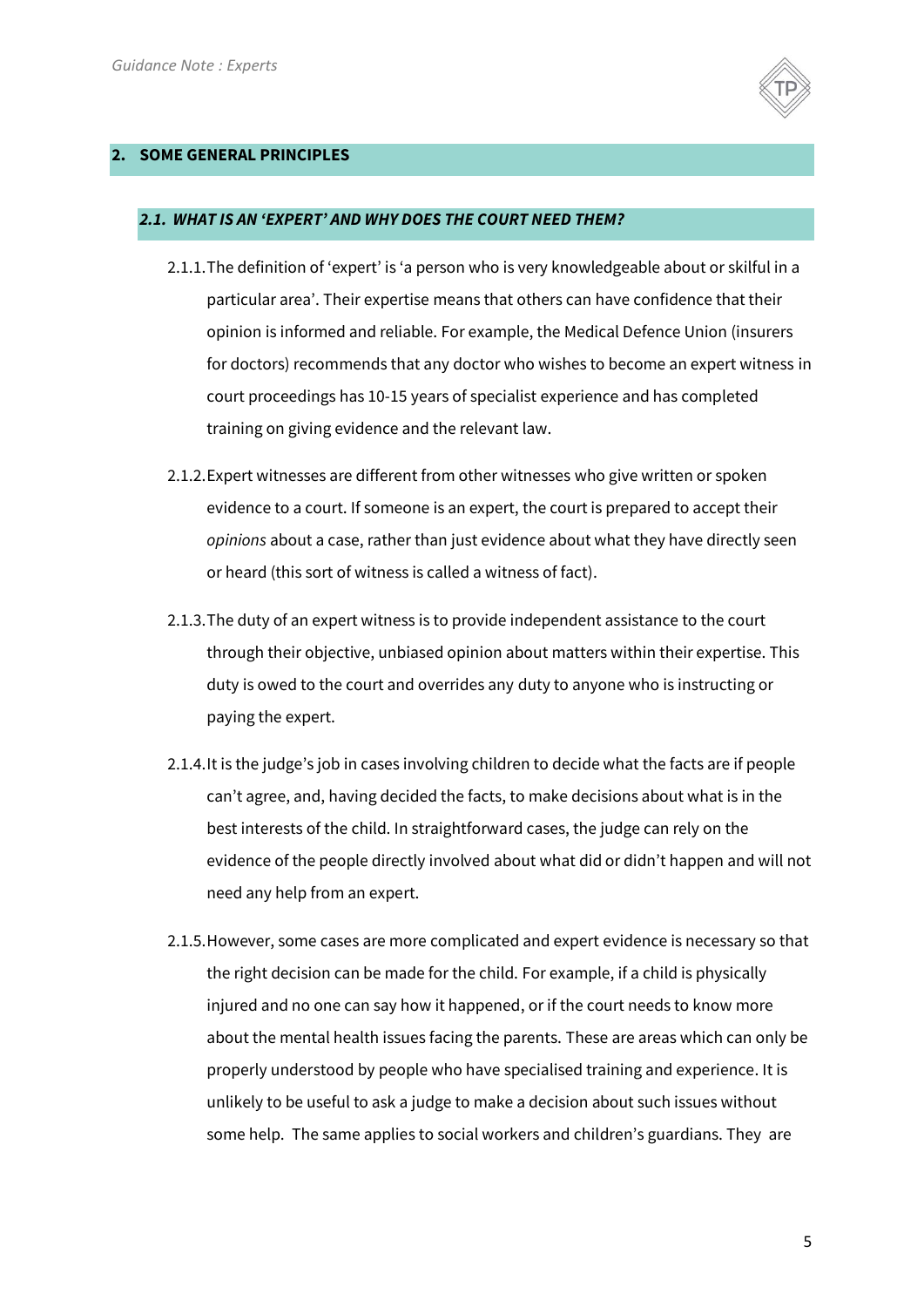

considered 'experts' by the court in their own area of expertise, i.e. social work, but will need help to understand issues outside that area.

- 2.1.6.Experts can play a role in many different types of court cases. This Guidance Note aims to examine what happens in family court cases involving children. The focus is therefore on:
	- care proceedings ('public law'), where a local authority will need to prove its case that a child has suffered or is likely to suffer significant harm in the parents' care; or
	- arguments between parents ('private law'), where the court will have to decide what amount of time spent with each parent is in the best interests of the child.

#### *2.2. HOW DOES THE COURT TREAT EXPERT EVIDENCE?*

- 2.2.1.*'The expert advises but the court decides' :* The family courts must approach expert evidence with respect, but also with caution and never lose sight of the fundamental principle that the roles of judge and expert are different. It is only the judge who makes the final decision about what happened, and these decisions must be made after considering all the relevant evidence.
- 2.2.2.A judge does not have to accept an expert's evidence, however experienced or well known they are in their field. However, if a judge disagrees with an expert, they must explain *why* the expert recommendation is rejected. See the comments of Lord Justice Ward and Lady Justice Butler-Sloss in the case of *Re B (Care: Expert Witnesses)* [1996] 1 FLR 667:

*The expert advises but the judge decides …An expert is not in any special position and there is no presumption of belief in a doctor however distinguished he or she may be. It is, however, necessary for the judge to give reasons for disagreeing with experts' conclusions or recommendations… A judge cannot substitute his own views for the views of the experts without some evidence to support what he concludes."*

2.2.3.The importance of distinguishing between the roles of judge and expert can be clearly seen when examining cases of possible non-accidental injury. We discuss this in more detail below, and in particular the controversy surrounding 'shaken baby syndrome'. This has proved a strong example of the complexities that can arise when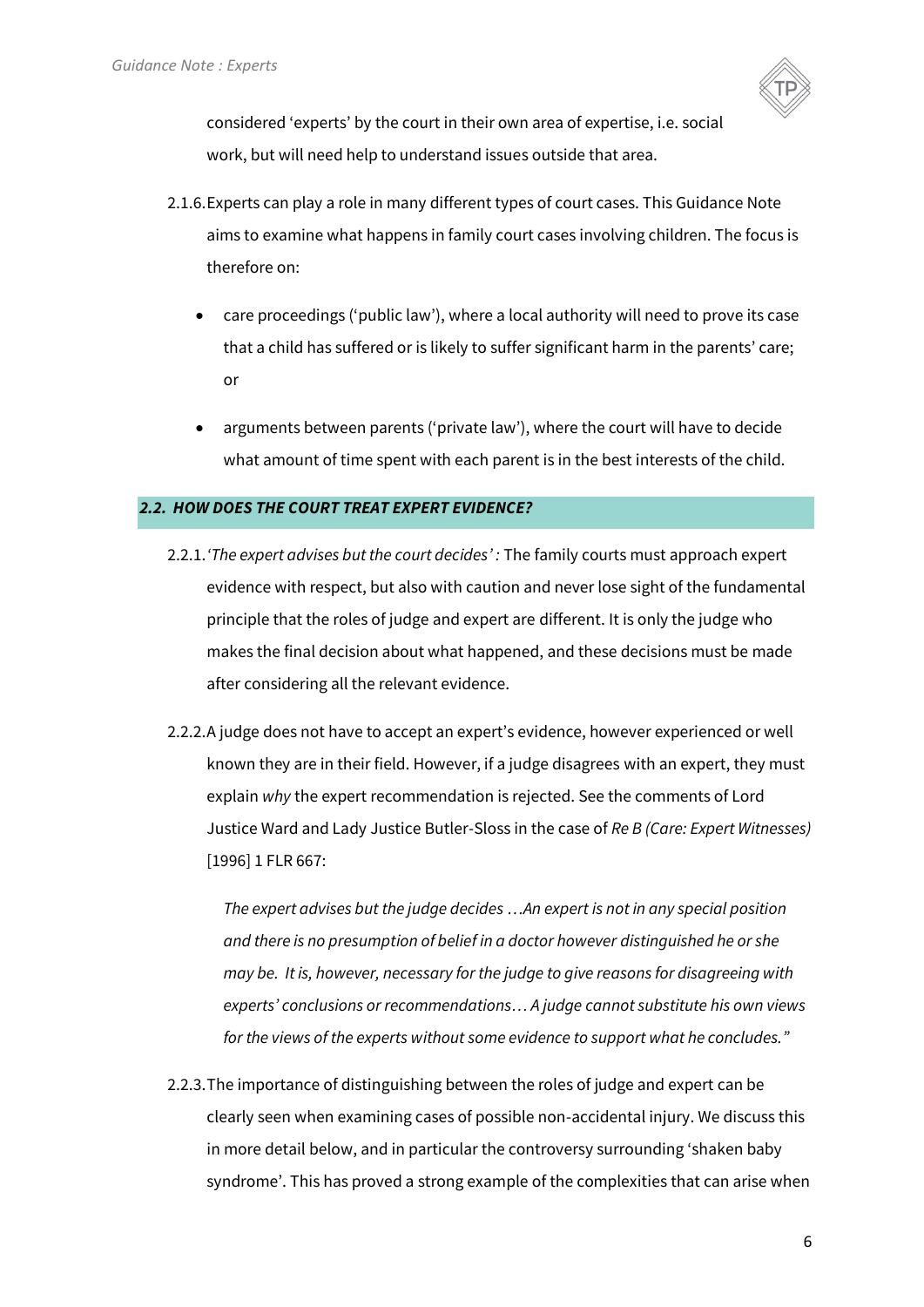

dealing with controversial medical evidence and when experts are working from a hypothesis (a suggested explanation for what has happened), which is made on the basis of limited evidence and intended only as a starting point for further investigation.

- 2.2.4.Expert evidence is just one piece of a jigsaw that a judge needs to try and put together – it is rarely the entire answer to the case (*Re T* [2004] 2 FLR 838). Sometimes clear and persuasive expert evidence is really important, but the roles of the court and expert are distinct: only the court decides what happened if the parties can't agree, and does so by weighing expert evidence against the other evidence: see *A County Council v K, D & L* [2005] EWHC 144 (Fam) (paras 39-44) and Mr Justice Baker in *Re J-S (A Minor)* [2012] EWHC 1370 (Fam).
- 2.2.5.The court must take into account all the pieces of evidence in the context of all other evidence, including what the parents say, which is very important: see *Re W and another (Non-accidental Injury)* [2003] FCR 346 and also *Devon County Council v EB & Ors (Minors)* [2013] EWHC 968.
- 2.2.6.In family courts, the civil standard of proof applies, which means facts must be proved 'on the balance of probabilities': if it is more likely than not that the thing happened it is proved (*Re B* [2008] UKHL 35). A fact is either proved – and therefore 'true' – or not proved and therefore 'false'. This is known as a 'binary system' as there are only these two options before the court.
- 2.2.7.Findings of fact must be based on evidence, not speculation (*Re A (A Child) (Fact Finding Hearing: Speculation*) [2011] EWCA Civ 12). The judge is not allowed 'to sit on the fence' and has to find for one party or the other.
- 2.2.8.Even where the facts or injuries are very unusual the standard of proof is still 'more likely than not'. See, for example, *BR (Proof of Facts)* [2015] EWFC 41. For example, it is very unlikely to see a lion on the street – but if that street is near a zoo, this may not be so odd. It is not valid to argue that because something is unusual, it requires proof beyond the civil standard. It is unusual for parents to deliberately hurt their children – but some parents do. Once a child is injured and there is no clear explanation about what happened, then on the balance of probabilities the evidence may well point to the parent as the person who hurt the child.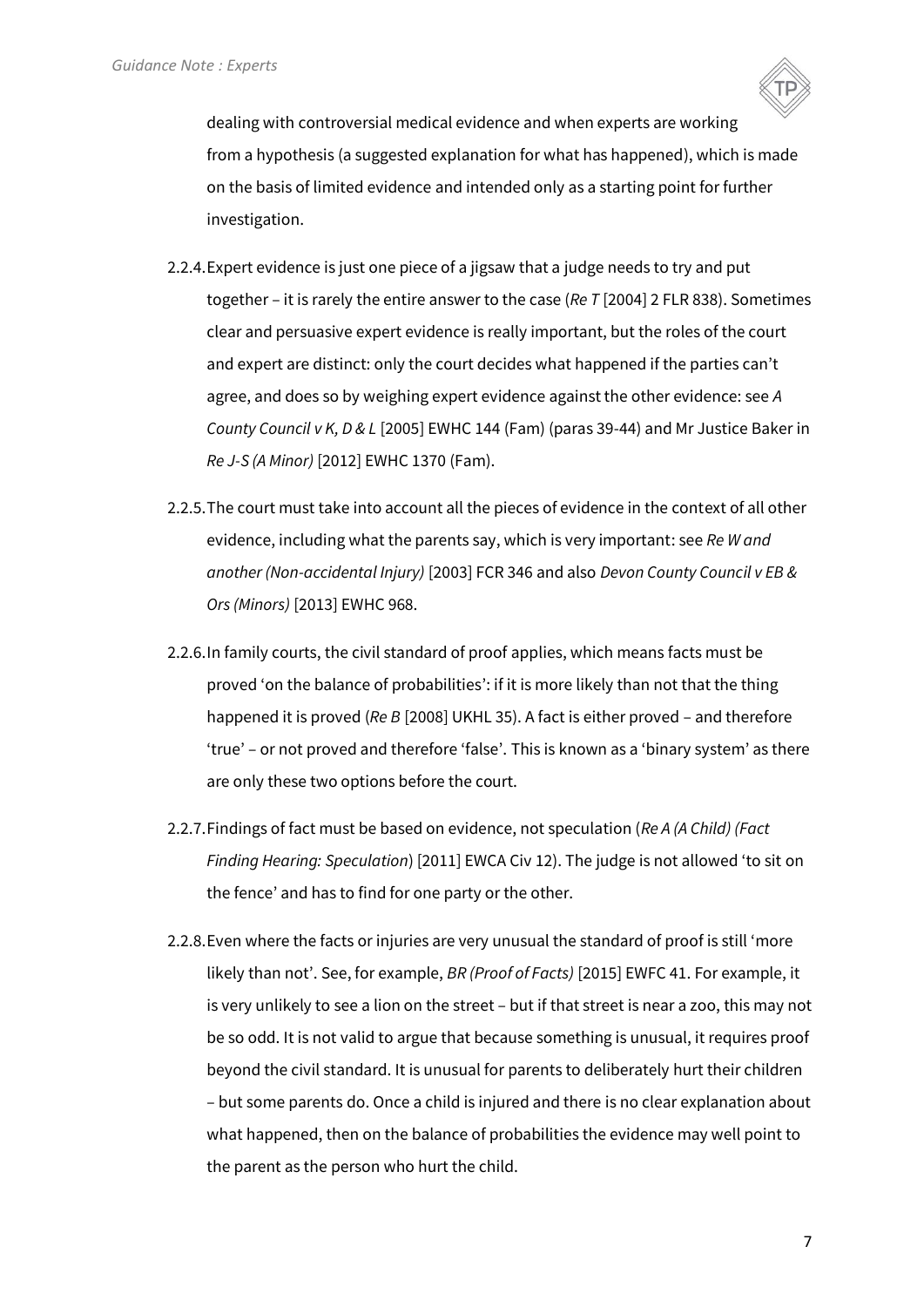

2.2.9.When considering how important expert evidence is to any court decision, the court should always remember that medical knowledge is changing all the time. As Professor Luthert commented in *R v Harris and Others* [2005] EWCA Crim 1980: *It is very easy to try and fill those areas of ignorance with what we know, but I think it is very important to accept that we do not necessarily have a sufficient understanding to explain every case.* 

- 2.2.10. This observation is just as relevant in family cases. As Hedley J observed in *Re R (Care Proceedings Causation)* [2011] EWHC 1715: *there has to be factored into every case…a consideration as to whether the cause is unknown.*
- 2.2.11. Cases where experts disagree are also difficult for the court. Barrister David Bedingfield commented in 2013 (Expert Evidence - Another Chapter in a Continuing Story, Family Law Week www.familylawweek.co.uk):

*The expert, as we all know, is expected to give an opinion about the most significant issues in a case. A paradox underlies the use of all expert evidence: the reason an expert is required is that the decision-maker lacks the expertise of the expert and requires that expert's help. How is that same decision-maker also competent to judge the content of the expert's evidence? How is the decision-maker to choose, for example between two competing experts, each using different methodologies beyond the ken of any non-specialist?* 

- 2.2.12. Experts may be victims of 'confirmation bias' i.e. if they reach a particular conclusion, it's natural to want to support that and to pay less attention to the evidence that weakens the conclusion. The consequences of confirmation bias can be extremely serious, as demonstrated by the Cleveland Report (Report of the inquiry into child abuse in Cleveland 1987 Cm 412 London: Her Majesty's Stationery Office 0 10 104122 5).
- 2.2.13. In early 1987 there was a sudden increase in diagnoses of child sexual abuse at Middlesbrough General Hospital following the arrival of Dr Marietta Higgs. This revealed the tensions that can arise when child sexual abuse is diagnosed without clear supporting allegations from the alleged victim and led to children being removed from their parents' care. Dr Higgs was not always wrong in her diagnoses but the Report concluded that she regarded disagreement with her views as 'denial'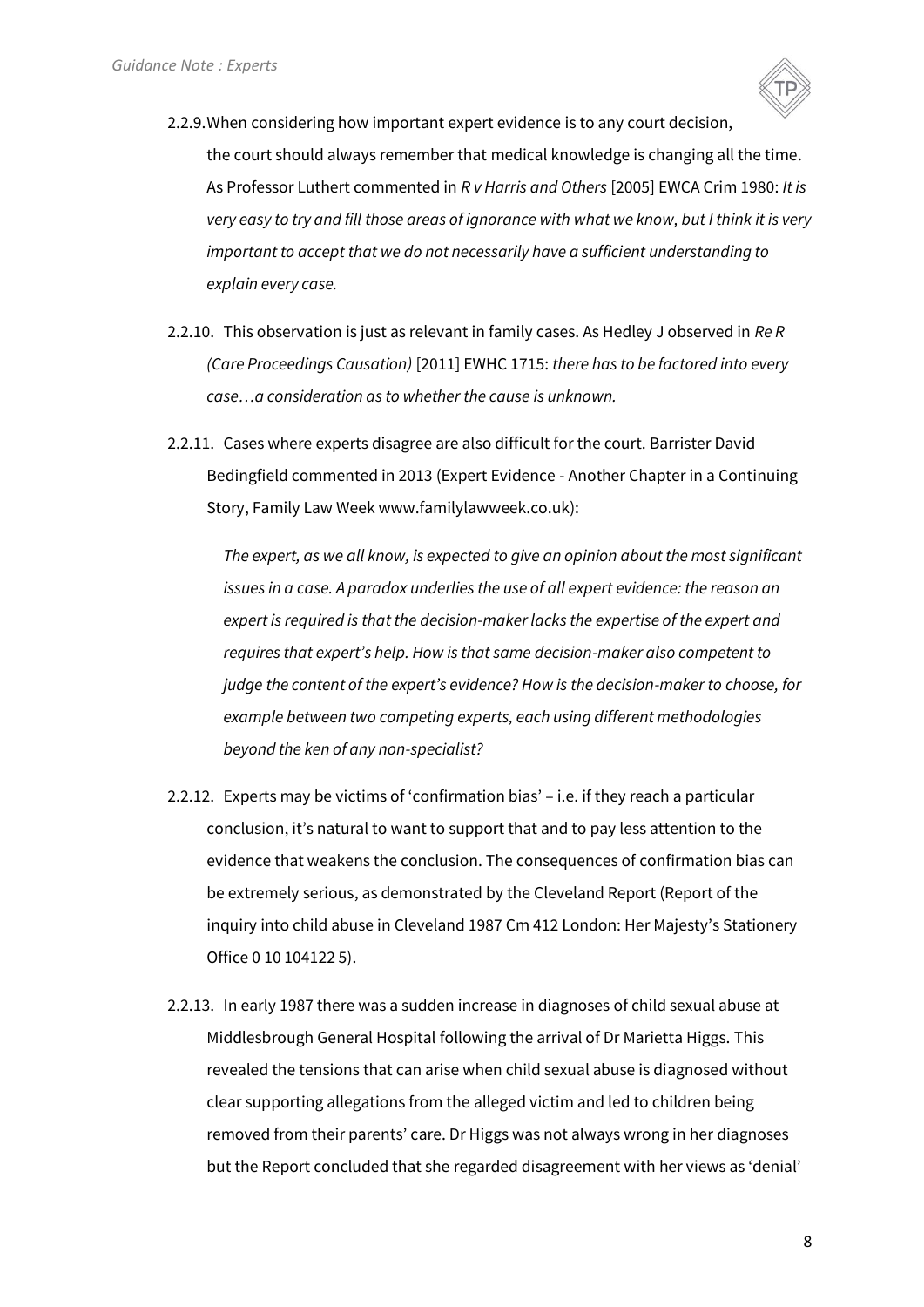

- 2.2.14. In 1991, the Orkney child abuse scandal provided another illustration of the serious dangers of pursuing a case from a starting and fixed view about what you expect the outcome to be. Children were removed from their homes because of allegations that included satanic ritual abuse. The children denied that any abuse had occurred, and medical examinations found no evidence. However, the children were questioned extensively on the basis that they had been abused.
- 2.2.15. More recently, Mrs Justice Pauffley commented in *Re P and Q (Children: Care Proceedings: Fact Finding)* [2015] EWHC 26 (Fam) - the fact finding hearing in the 'Hampstead Hoax' case:

*I remind myself of the several cautionary considerations when a court is considering the contributions made by experts as comprised within Re U; Re B [2004] EWCA Civ 567 - i) The cause of an injury or an episode that cannot be explained scientifically remains equivocal. … iv) The court must always be on guard against the over-dogmatic expert, the expert whose reputation or amour propre\* is at stake, or the expert who has developed a scientific prejudice*.

(\*Amour propre means pride, 'own love', or a special 'thing')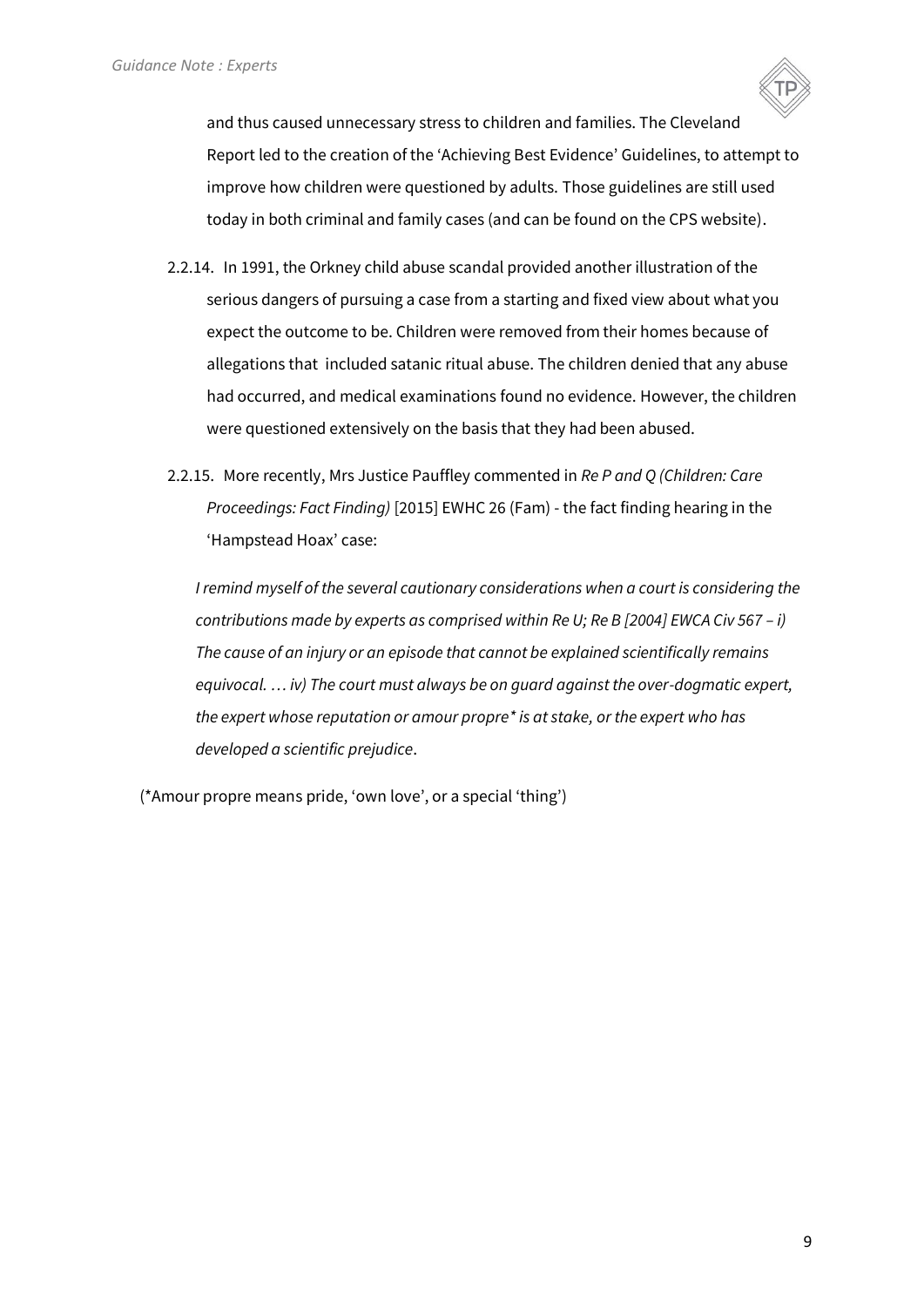

#### **3. SOME FREQUENTLY ASKED QUESTIONS**

#### **3.1.** *DOES ASKING FOR AN EXPERT REPORT MEAN THEY THINK I AM MAD?*

- 3.1.1.A common concern voiced by many parents is that if a psychiatric or psychological assessment is ordered by the court, this is because the local authority or the other parent wants to find evidence to support a view that someone has a serious mental illness and this means they can't look after a child.
- 3.1.2.The first point to make is that mental illness is very common and many people can manage to parent well while at the same time dealing with mental health difficulties. If the court wants more information about this, it should not be seen as something that will automatically rule you out as caring for your child but it is clear that many parents are anxious and uneasy about such assessment.
- 3.1.3.We deal with the distinction between a psychiatrist and a psychologist below. The kind of assessment you will have will depend on the kind of issues that are relevant to the case. For example, there may be worries about whether or not someone can understand what is going on and give their lawyer instructions. This will require what is called 'a capacity assessment'. Or parents who themselves suffered trauma as children may find that this has an impact on how they parent their own children and the court will want to know if there are any therapies or other kind of support that could make things easier for the parent and how quickly the parent could make any necessary changes to their lifestyle. You may be asked to take 'psychometric tests' to understand how you react in certain circumstances and you may be asked questions about your own childhood.
- 3.1.4.If you don't understand why a particular expert has been instructed, please do ask your lawyer to explain, if you have one. As we discuss below, these reports can now only be ordered by the court if they are considered 'necessary' so they will be an important piece of evidence for the court and it's important that people understand why the assessment has been asked for and what it will involve.

#### **3.2.** *WHAT IF I DON'T WANT TO SEE AN EXPERT?*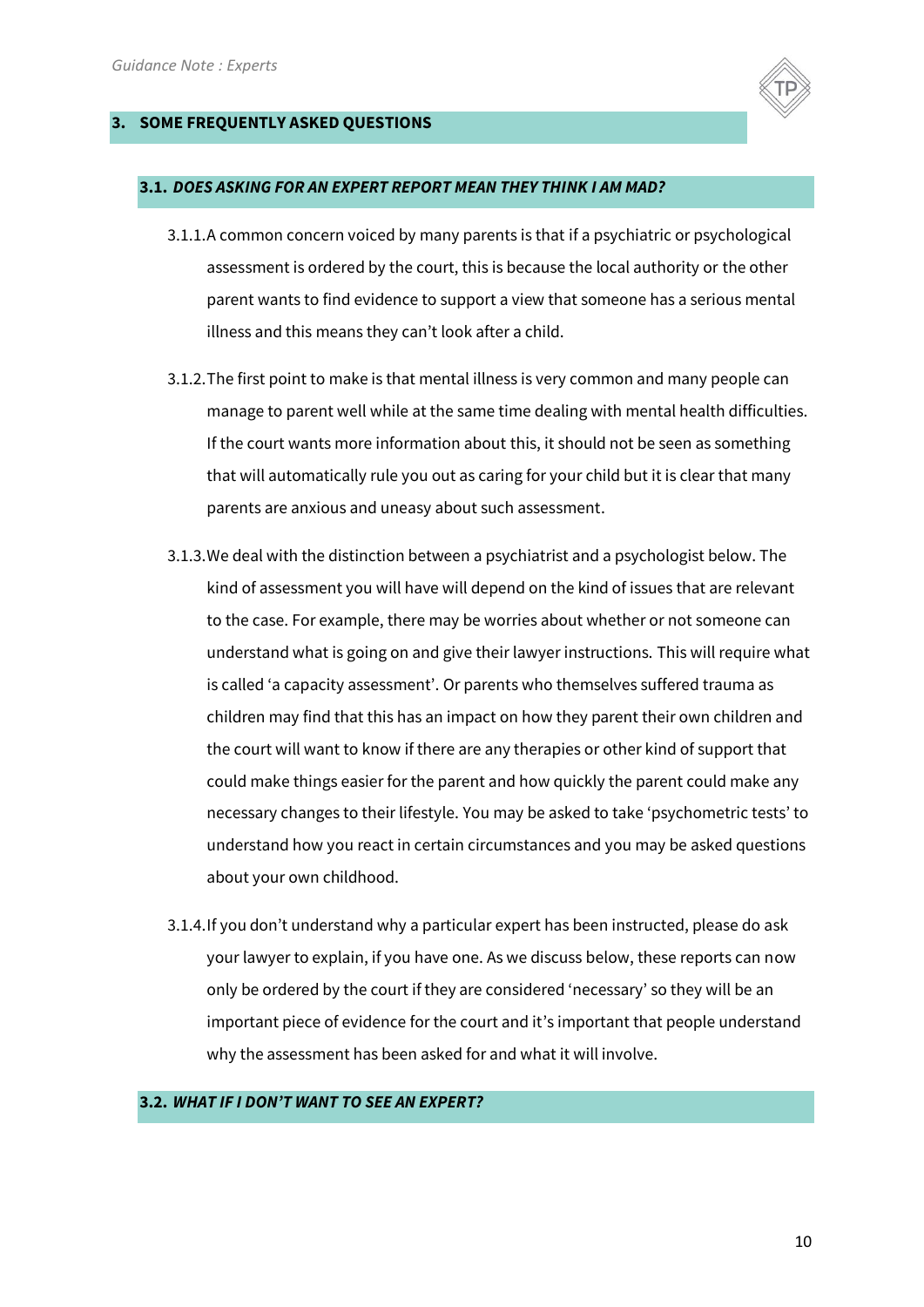

- 3.2.1.You don't have to. No adult who has the capacity to make their own decisions can be forced into any assessment or to talk to any expert. Once a child is old enough to make their own decisions they cannot be forced to take part in an assessment either.
- 3.2.2.However, you need to think very carefully about why you are refusing. If it is because you have serious and reasonable concerns about the suitability of the expert's qualifications, experience or independence, then you need to make sure the court is aware of this and it may be possible to find another expert in whom you have more confidence.
- 3.2.3.The danger in refusing to co-operate is that the court may draw an 'adverse inference' from your refusal. This is particularly common in cases involving testing for drugs and the court is often prepared to warn parties that it will assume they have 'something to hide' if, for example, they do not offer a sample of hair for testing or interfere with that process by getting their hair cut or dyed.
- 3.2.4.If you don't want to see an expert because you are uncertain or worried about the process and what the expert will actually do, make sure you understand why the expert is being asked to report. Often expert evidence can be very helpful for everyone as it involves someone taking a step back from the case and looking at it with fresh eyes.
- 3.2.5.Adopting a 'siege mentality' and refusing to co-operate can have really serious implications for the proceedings as can be seen in *Hertfordshire County Council v F & Others* [2014] EWHC 2159 (Fam). The parents lost the care of their two children despite demonstrating some 'excellent qualities' due primarily to the father's aggression and suspicion towards professionals in the case. The judge commented:

*I certainly have found the father in his evidence before me to show a degree of suspicion of all kinds of people, and a degree of conviction about malign associations between professionals, which is highly unusual. It does not seem to be based on any objective evidence at all. That mindset seriously inhibits the father's ability to see the interests of his children in an objective way and it certainly inhibits necessary working with professionals.*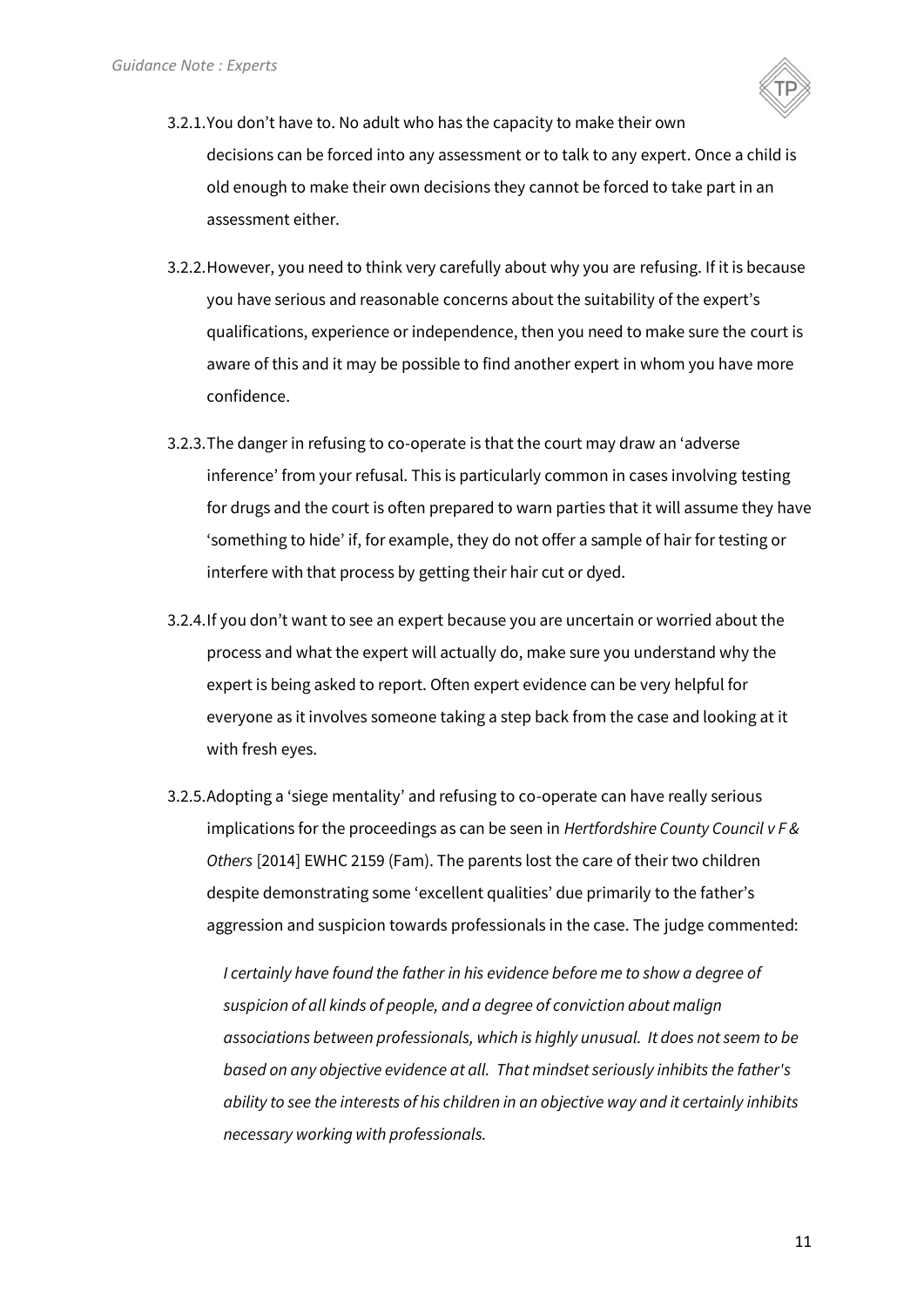

3.2.6.If once the expert has reported you are concerned that they got something seriously wrong or didn't take into account relevant matters, you will be able to challenge that report in the court process and we discuss this below.

#### **3.3.** *WHEN ARE 'PAPER-BASED ASSESSMENTS' ACCEPTABLE?*

- 3.3.1.This will depend on what the expert is asked to do. For example, it is common when small children have unexplained injuries for medical experts to look at the X-rays, medical reports etc. that were made by other doctors nearer the time that the injury was first reported. In the case of bruising or fractures that have healed by the time the expert is instructed, there would be no point at all in subjecting the child to any further medical examination. This underscores the need for the first doctors on the scene to take careful notes, photographs and other images, such as X-rays.
- 3.3.2.However, if the expert is instructed to report on the state of someone's mental health or look at how they interact with their child, it is difficult to see how the court will find a report useful if the expert did not have direct contact with the people being assessed. For example, see *Re NL (A Child) (Appeal: Interim Care Order: Facts And Reasons)* [2014] EWHC 270 (Fam), where the court was critical of a decision to remove a child following a paper-based assessment of the mother that was turned around in a very tight timescale.
- 3.3.3.Similarly, if an expert is being asked to update a previous assessment, it may sometimes help just to provide a short update without further interview or tests, but the older the previous assessment gets, the less likely the court is to consider this a fair process as the more time that passes, the more the expert will need to rely upon the quality of other people's observations and comment.

#### **3.4.** *WHAT IF I DON'T AGREE WITH AN EXPERT ASSESSMENT?*

3.4.1.Make sure at the outset that you have been able to look at the expert's CV and you are content that they are indeed 'expert' in their field. If there is any concern about the nature of the expert's qualifications and experience, these need to be raised as soon as possible and ideally before the expert is instructed. The strict rules around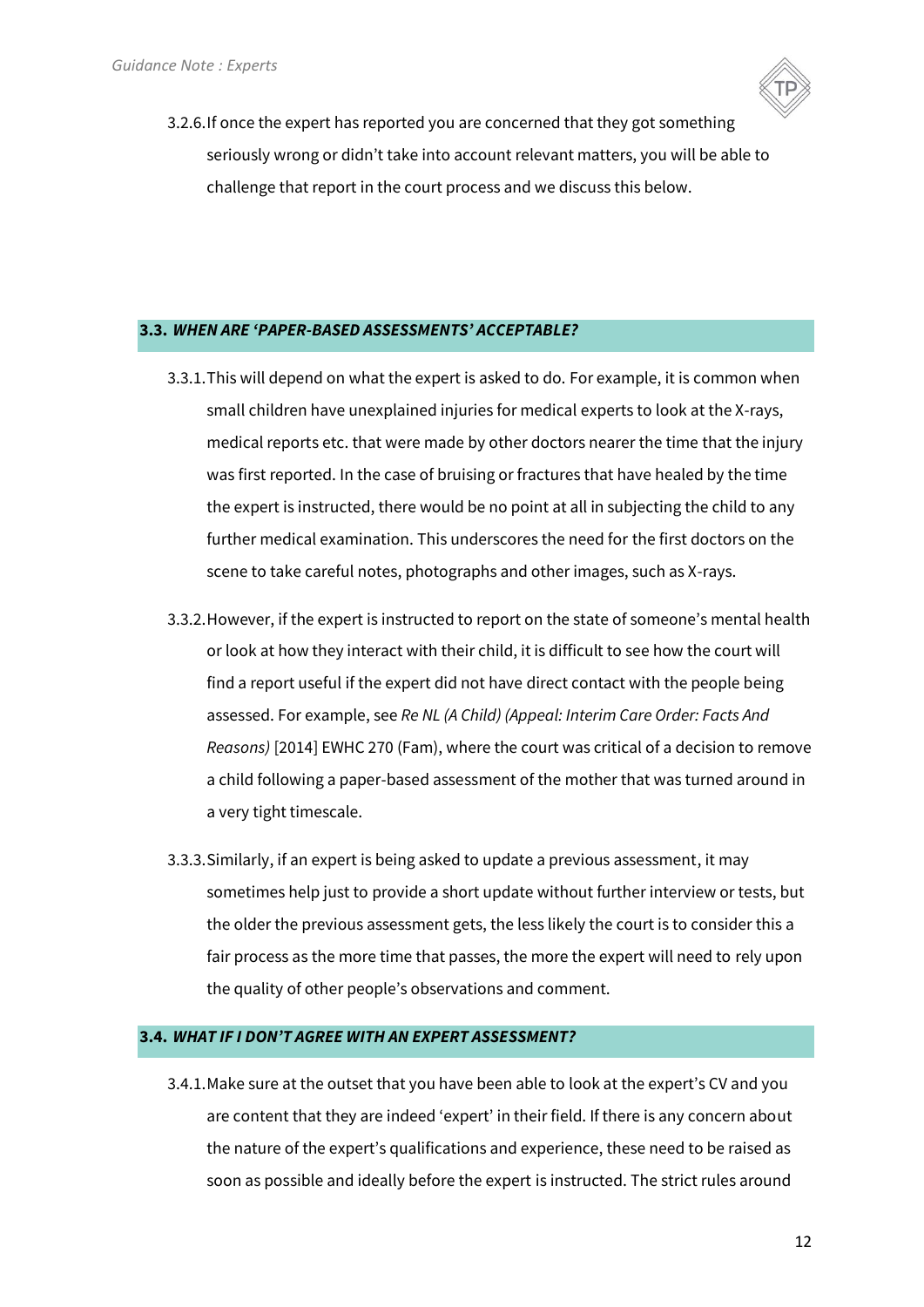

instruction and contents of the expert's report should deal with many issues of concern before they arise in the court setting. If the expert report does not follow the court's rules, the court may not be willing to rely on it.

- 3.4.2.You might want to search for the expert's name on www.BAILII.org to see whether there are any cases published that mention them.
- 3.4.3.However, even if at first glance it seems that the expert has been properly instructed and has given clear evidence in court, there have been some unfortunate cases where on closer inspection the evidence was found to be flawed and required challenge.
- 3.4.4.Some particular areas of challenge to an expert are set out below.

#### **3.4.5.** *Be sure that the expert is fully and properly instructed***.**

- Everyone is expected to have carefully looked at the proposed letter of instruction before sending it to the expert, but problems can still crop up after the letter is sent, particularly if circumstances change and the expert needs to look at further updating information
- The case of In *C (interim judgment on expert evidence)* [2018] EWFC B9 set out some useful lessons to be learned for the future where an expert had not properly considered all the available evidence before reaching conclusions about the parents. If an expert is not confident that they have all the necessary documents/information needed before starting work, the expert must identify what is missing and set a deadline for when the missing information will be provided. Any updating documents need to be looked at before the court hearing starts and if the expert is not happy with the information or instructions, they need to let someone know as soon as possible.

### **3.4.6.** *The expert must base opinion on verified facts, or make it clear what facts are verified***.**

If a 'fact' is completely obvious and uncontroversial such as 'what was the date last Wednesday' then it can be accepted as a fact without any further investigation. However, if people cannot agree what happened, then unless a 'fact' has already been proved in court – for example someone has a criminal conviction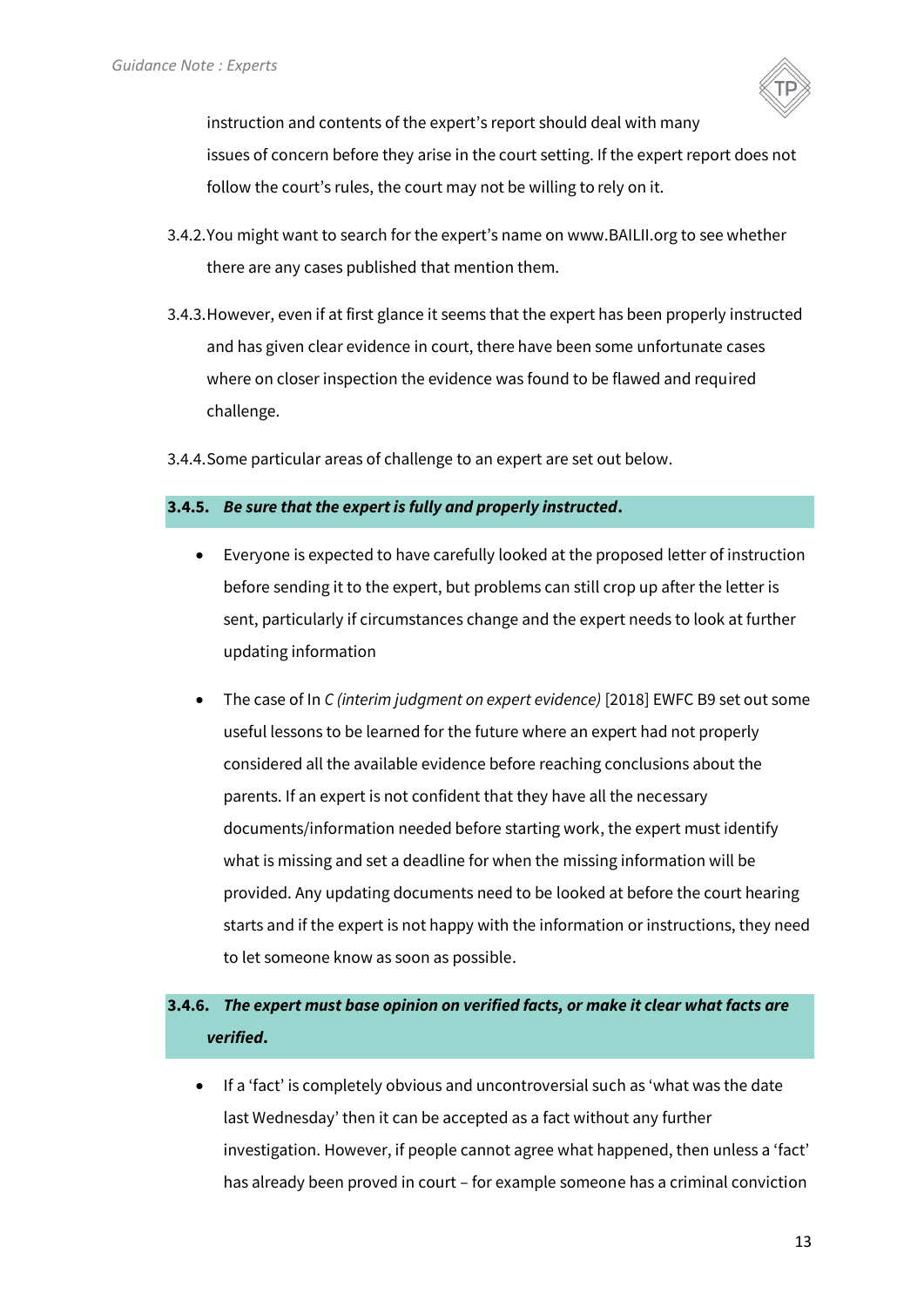

or the family court has made findings of fact - then an alleged 'fact' cannot be relied upon as the truth and it is dangerous for an expert to report on the basis that controversial 'facts' are the accepted truth. If an expert thinks they do not have all the relevant information needed to form a view, they must let the instructing solicitor know as soon as possible.

#### **3.5.** *WHEN AN EXPERT GOES OUTSIDE THEIR FIELD OF EXPERTISE*

- 3.5.1.Experts must be careful not to 'step out' of their expertise and offer opinions about things they aren't experts about. This can have very serious consequences if an expert, rightly recognised as eminent in one field, gives an opinion about something else. There is a clear risk that the lay parties – and the judge! - may place too much reliance on such observations.
- 3.5.2.If a case involves a multi-disciplinary analysis of medical information carried out by a group of experts with different specialisms, the court must be careful to ensure that each expert keeps within the bounds of their own expertise and defer to other experts where appropriate (*A Local Authority v S* [2009] EWHC 2115 (Fam)).
- 3.5.3.A clear example of the dangers of an expert going outside their expertise is found in the criminal courts. Sally Clark was convicted in 1999 of murdering her two young children after the paediatrician Professor Sir Roy Meadows told the jury that *"the chance of two children dying naturally in these circumstances is very, very long odds indeed, one in 73 million"*. Her first appeal was dismissed but in 2003 the Court of Appeal found that the paediatrician had made an obvious statistical error. Squaring the risk of one event to give the risk of two such events was permissible only if the events were truly independent, which was not the case for cot deaths. Professor Sir Roy Meadows had offered his opinion on statistics, which was not an area where he was an expert.
- 3.5.4.The Royal Statistical Society commented:

*Society does not tolerate doctors making serious clinical errors because it is widely understood that such errors could mean the difference between life and death. The*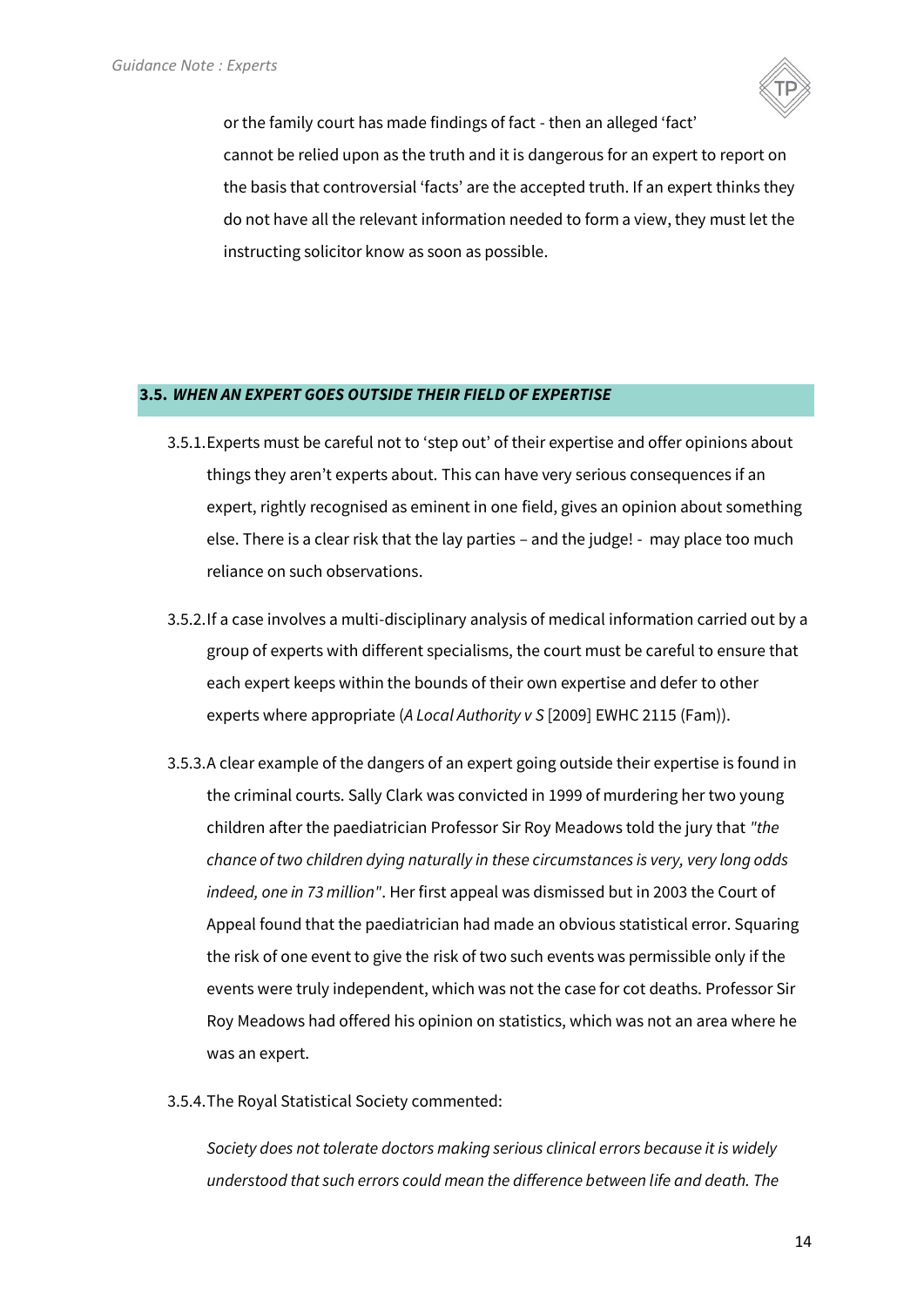

*case of R v. Sally Clark is one example of a medical expert witness making a serious statistical error, one which may have had a profound effect on the outcome of the case….Although many scientists have some familiarity with statistical methods, statistics remains a specialised area. The Society urges the Courts to ensure that statistical evidence is presented only by appropriately qualified statistical experts, as would be the case for any other form of expert evidence* 

3.5.5.Recognition that some experts had stepped outside their own discipline was one of the reasons for the Chief Medical Officer's proposals for reform in 2006, *Bearing Good Witness*, and subsequent introduction of national standards in 2014.

#### **3.6.** *ISSUES AROUND NOTE TAKING AND RECORDING*

- 3.6.1.It may be necessary to ask to see the notes the expert took at the time of the interview or assessment, if there is any later disagreement about what was actually said or done. Any party to the court case may ask for the records of the assessment or communications between the expert and anyone else involved in the case.
- 3.6.2.Some experts record their interviews by taking notes on paper or a device, whilst others audio record their interviews. It is possible to obtain copies of those clinical notes and recordings if an issue arises about the accuracy of what is later written down in the report for the court.
- 3.6.3.An example of how important it was to be sure about what was recorded at the time is found in the case of *F (A Minor)* [2016] EWHC 2149 (Fam). A consultant clinical psychologist was instructed to assess the mother. She recorded their sessions, unknown to him, and was able to later transcribe those recordings to show that the psychologist had attributed words to the mother that she did not say. The judge found at para 26 of the judgment:

*The overall impression is of an expert who is overreaching his material, in the sense that whilst much of it is rooted in genuine reliable secure evidence, it is represented in such a way that it is designed to give it its maximum forensic impact. That involves a manipulation of material which is wholly unacceptable and, at very least, falls far below the standard that any Court is entitled to expect of any expert witness… Common law principles of fairness and justice demand, as do Articles 6 & 8 of the ECHR, a process in which both the children and the parents can properly participate in a real*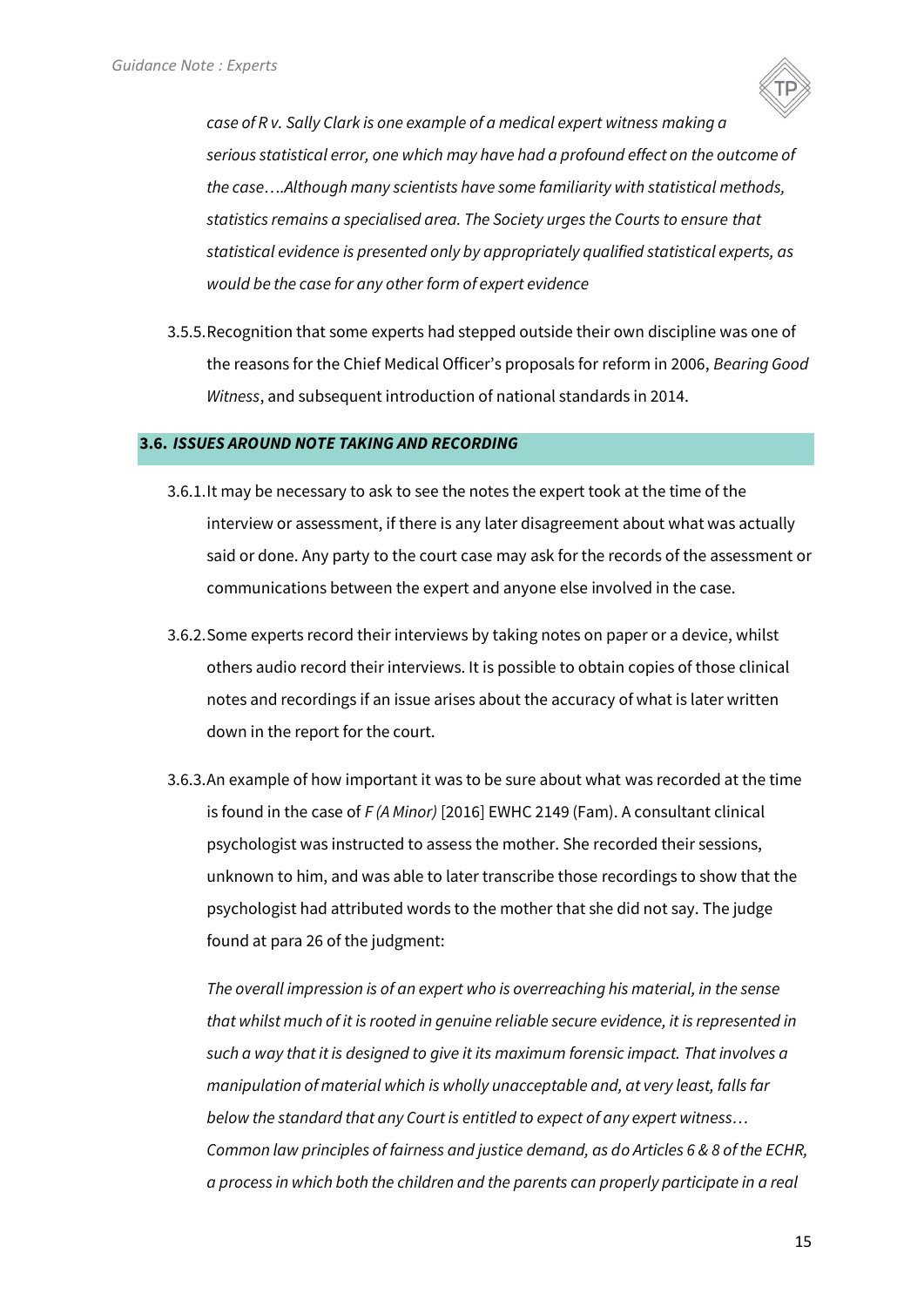

*sense which respects their autonomy. Dr Harper's professional failure here compromised the fairness of the process for both Mother and children*.

3.6.4.It is lawful for a parent to record any interaction they have with a professional, provided that recording is for their own personal use. The Transparency Project have considered that issue in our guidance note 'Parents recording social workers: A guidance note for parents and professionals'. However, secret recording may well be seen as evidence of hostility from parents and if any parent's working relationship with an expert has broken down to such a degree that they wish to secretly record their interactions with that expert, it is probably better to openly raise the issue of damaged working relationships sooner rather than later.

#### **3.7.** *IS THE EXPERT INDEPENDENT?*

- 3.7.1.Part of the concern expressed by the parents in the *Hertfordshire* case (discussed above at 3.2.5) was that some of the experts who had assessed them were not truly independent as they had close links with the local authority. It is important that justice is seen to be done and that each party can have trust in the process. If any party is uneasy about what they think are unhelpful close associations between an expert and any other party to the proceedings, it may be better for all concerned to choose another expert.
- 3.7.2.This may in time become an increasingly serious problem due to concerns that there will be fewer professionals who are willing to accept instructions at legal aid rates. If an expert does have any kind of association with any party involved in the instruction this should be raised immediately and explained to give anyone who is uneasy about this the opportunity to object. But the mere fact that the expert has reported in cases brought by the same local authority is unlikely of itself to be a valid ground for objecting to the instruction of that expert.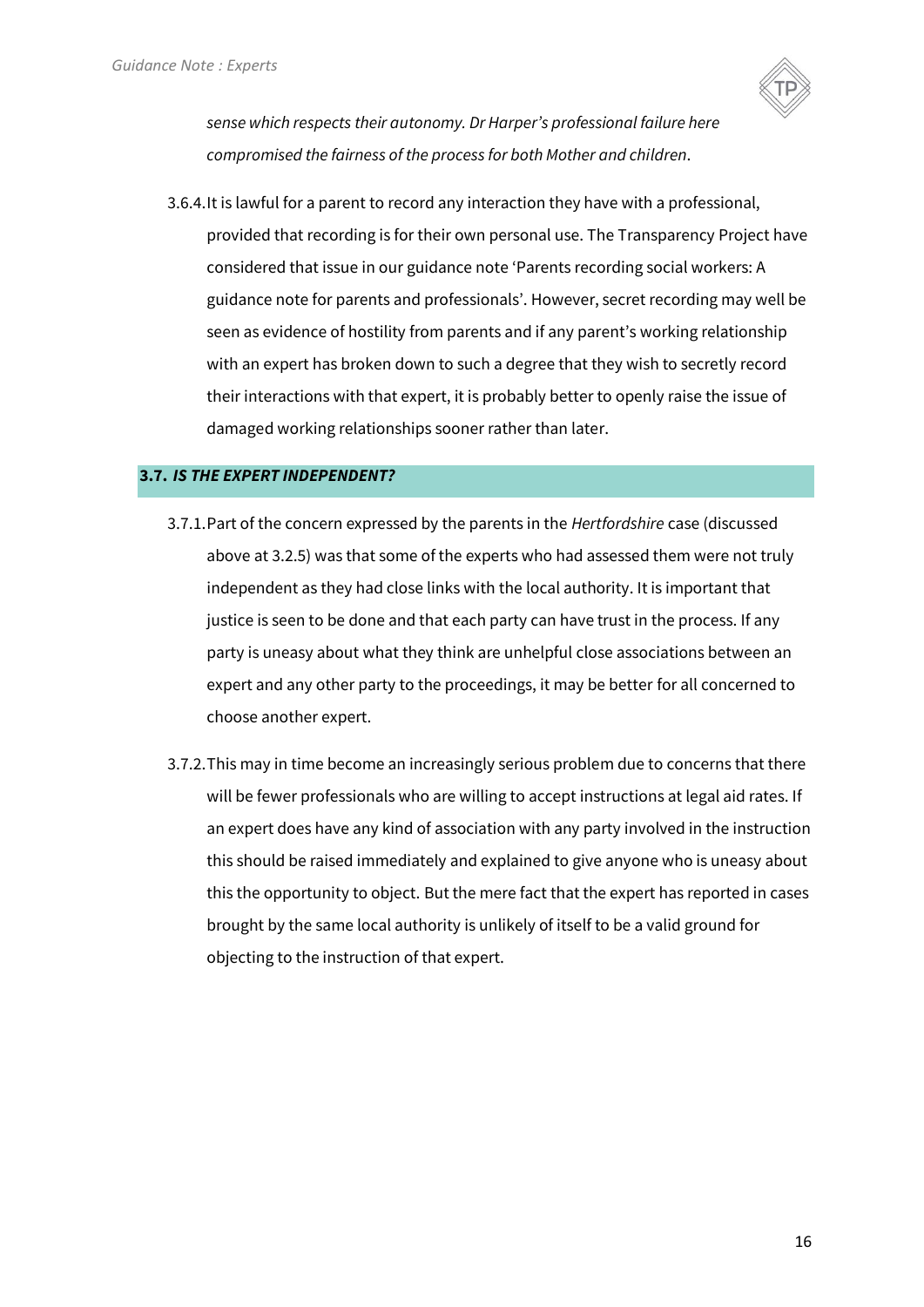

#### **4. ASKING QUESTIONS AFTER RECEIPT OF THE REPORT**

- 4.1. Under FPR 25.10 any party may ask further written questions of the expert within 10 days of receiving the report. The questions must be proportionate (you mustn't go over the top), and they must be aimed at clarifying something in the report that isn't already clear. Any questions sent to the expert this way must be copied to all the other parties when sent.
- 4.2. A party may challenge an expert's report by asking for them to come to court and give evidence and to answer questions on their report in person (cross examination). Questions asked of an expert in cross examination might be aimed at showing that
	- the expert has not had or read all the relevant information and that this has therefore undermined or affected their opinion or recommendations,
	- they have misunderstood some fact or explanation and that this has therefore undermined or affected their opinion or recommendations,
	- they have misapplied or misused statistics or research,
	- they have missed something important out of their report or analysis and that this has therefore undermined or affected their opinion or recommendations,
	- they have not carried out a test or done something they ought to have done before offering the / an opinion and that this has therefore undermined or affected their opinion or recommendations,
	- they have not been even handed or thorough in their work and that this has therefore undermined or affected their opinion or recommendations,
	- they have not considered all options and that this has therefore undermined or affected their opinion or recommendations, or
	- that their recommendations generally can't be relied upon, perhaps for one of the reasons explored above (lack of independence, inaccurate representation of an interview etc).
- 4.3. Alternatively, they might be asked to reconsider or update their recommendation in light of some change of circumstances or new information.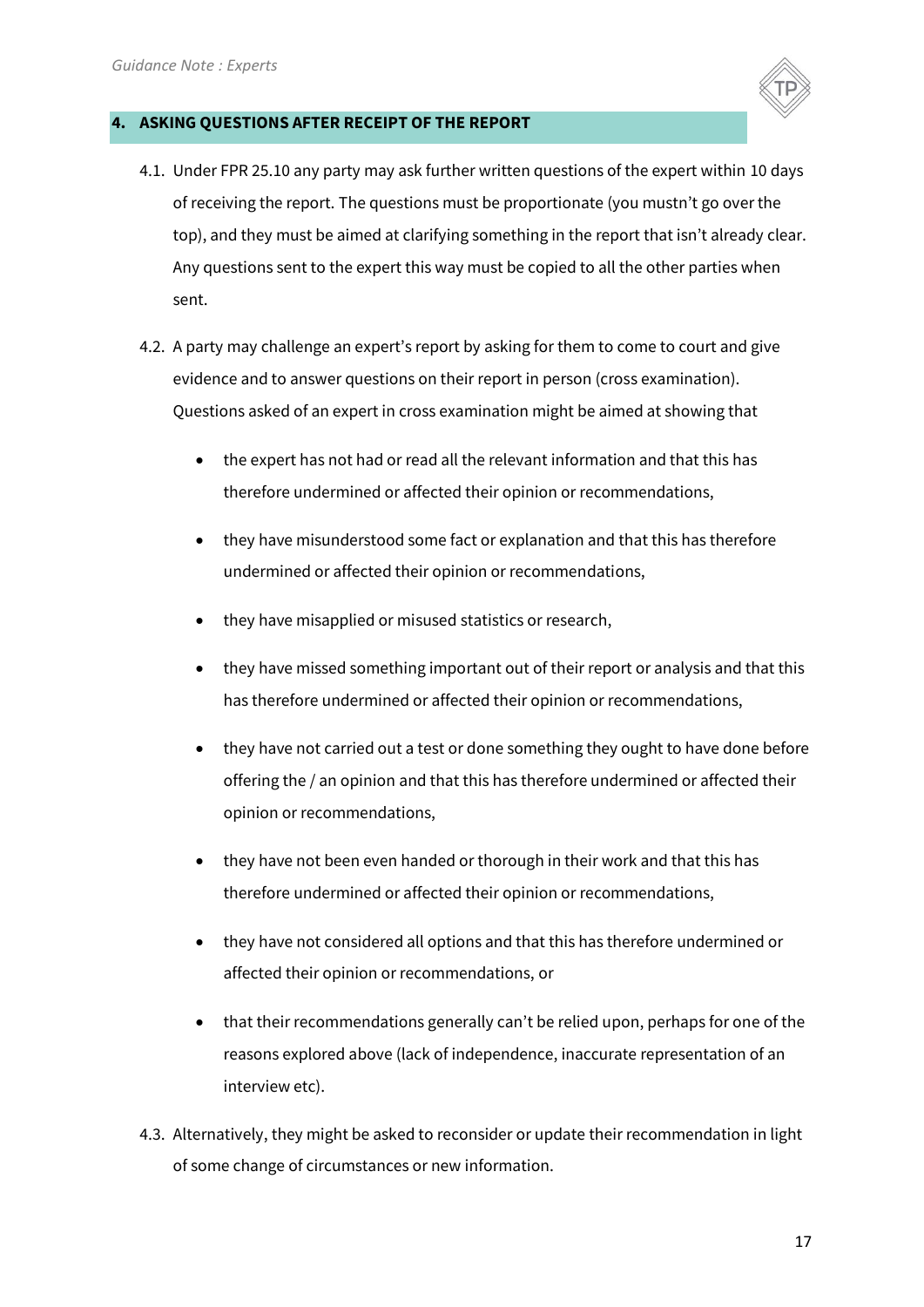

4.4. It is possible to ask questions of a treating professional, such as a paediatrician (although this doesn't technically fall under FPR 25.10 the court will usually give permission). The document 'Paediatricians as expert witnesses in the Family Courts in England and Wales: Standards, competencies and expectations' - Guidance from the Family Justice Council and the Royal College of Paediatrics and Child Health, Aug 2018) (we'll call this 'the RCPCH Guidance' (We'll call this 'the RCPCH Guidance') says this should be 'about points of clarification around the facts of the case' and that 'these questions should be provided in a timely manner and as soon as possible, to allow sufficient opportunity to consider the questions and the treating paediatrician must remain within their expertise'.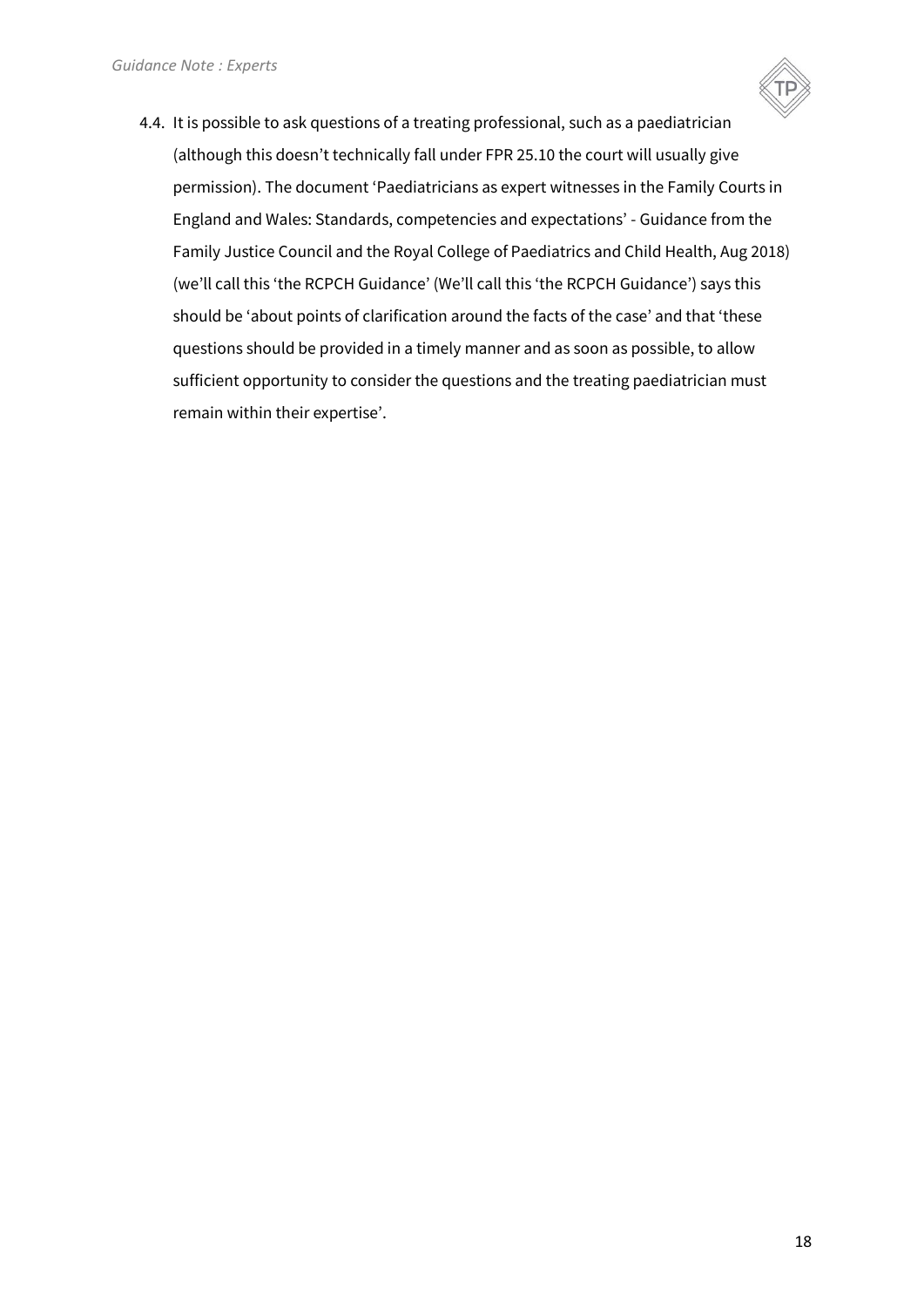

5.1. There are a wide variety of circumstances which lead to cases coming to the Family Court, and so there are a wide variety of experts in different fields who may be able to help the court. Below we set out the kind of experts who are most likely to be instructed in family cases.

## *5.2. EXPERT EVIDENCE ABOUT THE MIND AND BEHAVIOUR; PSYCHOLOGISTS & PSYCHIATRISTS*

- 5.2.1.Psychologists: It is important to understand the difference between psychologists and psychiatrists. In some cases both types of expertise may be required but often the distinction is important. The word 'psychology' was formed by combining the Greek word 'psychē' – which means 'breath', 'soul' or 'life'- with the Greek word 'logos' which means speech, word or reason. Therefore, psychology is about studying *how people think and act*. Psychologists are interested in all aspects of behaviour and how people's thoughts and feelings can make them behave in different ways, which may cause problems for their day to day lives. If parents find it hard to interact with their child in a positive way, then a psychological assessment might help the court understand what is going wrong and find out if there is any possible support or therapy that could help. Similarly, children who have experienced serious trauma may start behaving in ways that are very harmful to them or those around them and a psychologist may be able to help recommend therapy or intervention that can help the child behave differently (or help the parents to manage the behaviour better). Psychologists will often carry out tests to find out a parent's IQ or see what kind of personality they have; some personality traits can make parenting more difficult, and a parent with a low IQ may find it difficult to understand the legal proceedings and give instructions to their lawyer.
- 5.2.2.Psychiatrists : Psychologists are not usually medically qualified, whereas psychiatrists are qualified medical doctors who have decided to specialise in psychiatry. The word 'psychiatrist' means 'a healing of the soul', taken from the Greek word 'psyche' and the word 'iatreia' which means 'healing' or 'care. In essence, psychiatry is the study of mental health problems and their diagnosis, management and prevention.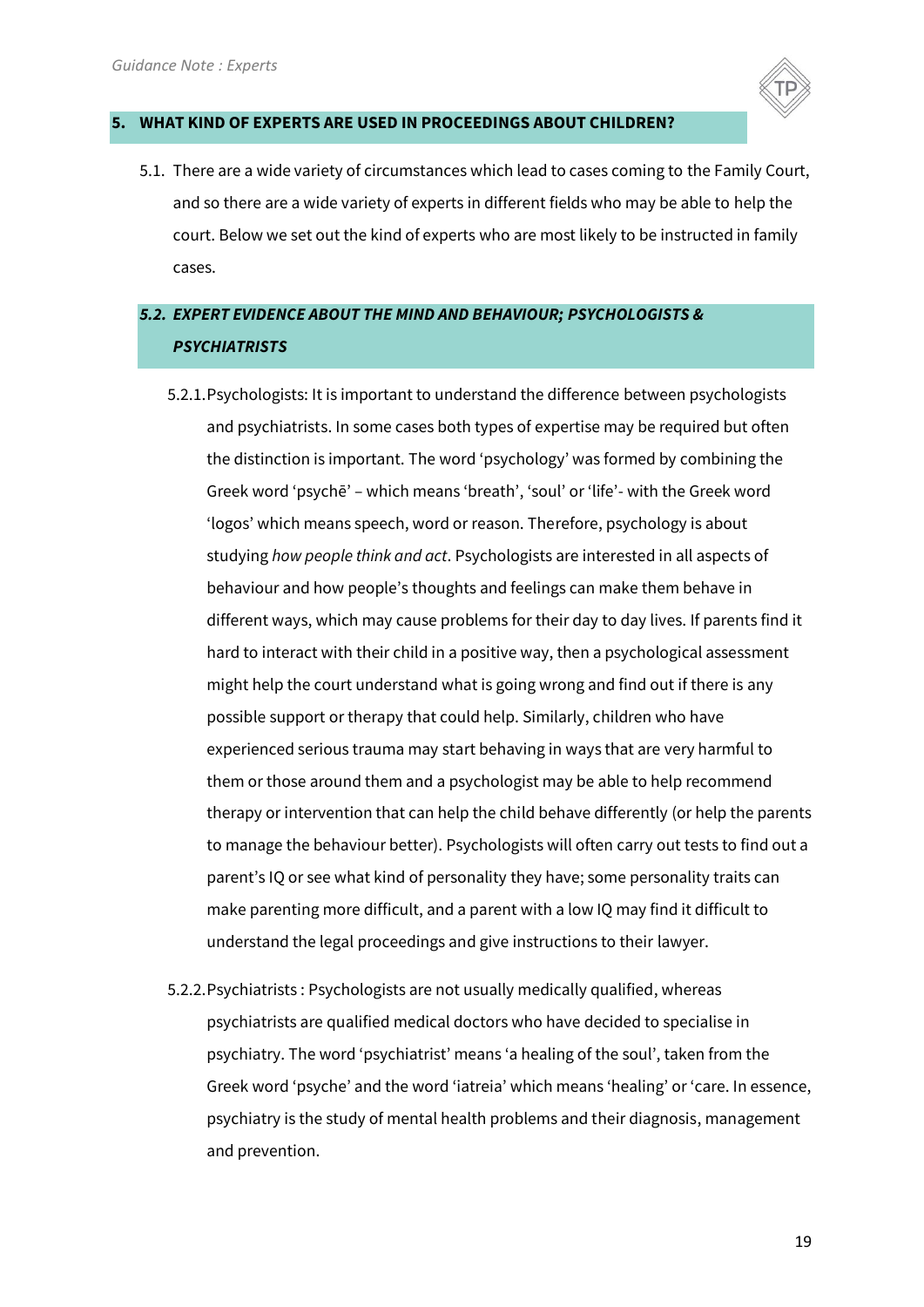

- 5.2.3.If the court is worried that a parent has a serious mental health problem which is getting in the way of allowing them to be good enough parents, then a psychiatrist is probably the more helpful expert. As qualified medical doctors, they are able to prescribe medication, which most psychologists cannot.
- 5.2.4.Both psychologists and psychiatrists might recommend that parents engage in psychotherapy, to help them overcome stress and emotional/relationship problems or that children require help to overcome traumatic experiences. There are a wide variety of different approaches such as 'talking therapies' – for example cognitive behavioural therapy or psychodynamic counselling. Some therapies will be available on the NHS but there is likely to be a waiting list.
- 5.2.5.If you are asked to undergo either a psychological or psychiatric assessment this is likely to require several hours of your time or even longer and the expert will probably need to see your general medical notes from your GP before hand (with your consent). They will usually summarise the relevant bits of your medical records without everyone else in the case seeing the whole lot.
- 5.2.6.Research commissioned by the MoJ in 2015 suggested that there had been an overall decrease in the number of psychologists and psychiatrists appointed since the CFA came into force and that greater reliance was put on social workers as having the necessary expertise to carry out general parenting assessments. However, judges still required psychological evidence in cases where it was necessary to assess an individual's capacity to instruct their solicitors or make legal decisions, and for other cognitive assessments.
- 5.2.7.See 'The use of experts in family law; understanding the processes for commissioning experts and the contribution they make to the family court' [https://www.gov.uk/government/uploads/system/uploads/attachment\_data/file/4 86770/use-experts-family-law.pdf]

#### *5.3. EXPERT EVIDENCE ABOUT THE BODY: MEDICAL EXPERTS*

5.3.1.Medical experts are usually needed in cases where a child is showing signs of being really unwell or has suffered some obvious injury – such as bone fractures or serious bruises. Very young children who are not mobile are unlikely to be able to hurt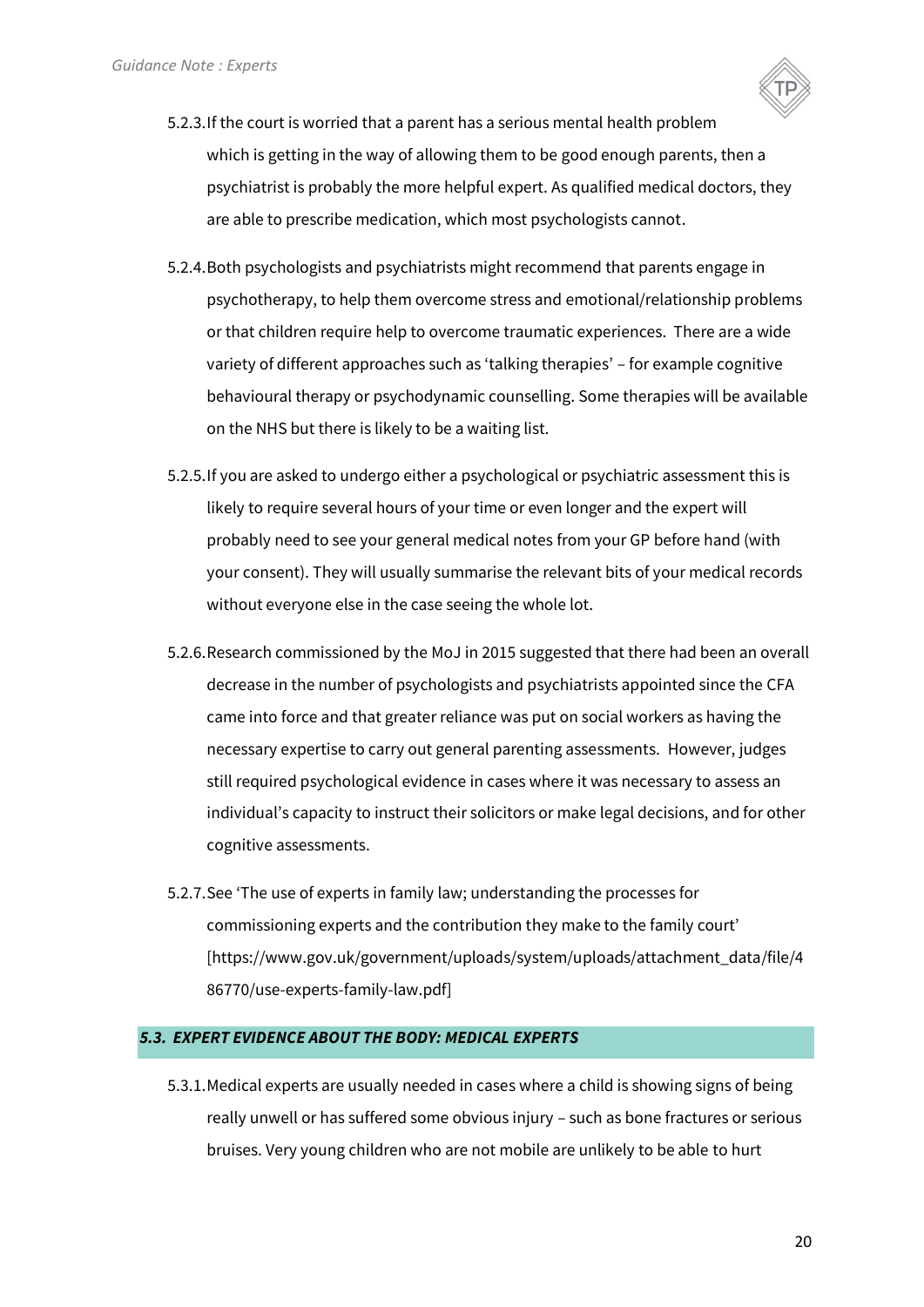

themselves, so there will naturally be concerns about how the child ended up injured.

- 5.3.2.Cases involving injury to a child can be difficult and complex, and it is important that those representing the parents have experience in these types of cases. Mr Justice Baker commented in *Devon County Council v EB & Ors (Minors)* [2013] EWHC 968 (Fam), that specialist family lawyers played a crucial role. He highlighted his unease at the consequences for the family justice system as the number of litigants in person increases. Parents involved in a case where a child has been injured should ask their lawyer how much experience they have, and lawyers need to be careful not to take on cases which are outside their area of competence.
- 5.3.3.As soon as a child is suspected to be suffering from an injury or illness for which there is no clear explanation, lawyers and parents must start thinking about whether expert evidence is needed, and if so, of what type. Those who were looking after the child around the time the injury happened will have to think hard about what they can remember - what interactions did they have with the child, what kind of behaviour was the child showing? Also, there may be information from the parents' own medical histories that would suggest their child has inherited a condition that requires further examination by a specialist, such as a parent who bruises very easily.
- 5.3.4.The following is a brief summary of the type of experts most often considered in unexplained injury cases. This is not an exhaustive list – as the courts frequently state, current medical knowledge continues to expand and evolve. For example, in *re TG (A Child)* [2013] EWCA Civ 5, evidence from a biomechanical engineering expert about the amount of force that could be exerted on a child by an incident involving a baby bouncer was found not to be necessary, but the judge said that the courts must always bear in mind that such evidence could be deemed necessary in future cases, as scientific knowledge increased.
	- Paediatrician a doctor who specialises in the medical care of children. They are most likely to be asked about external injuries such as bruises or burns or to help the court understand how children react to painful injuries (see also the RCPCH Guidance).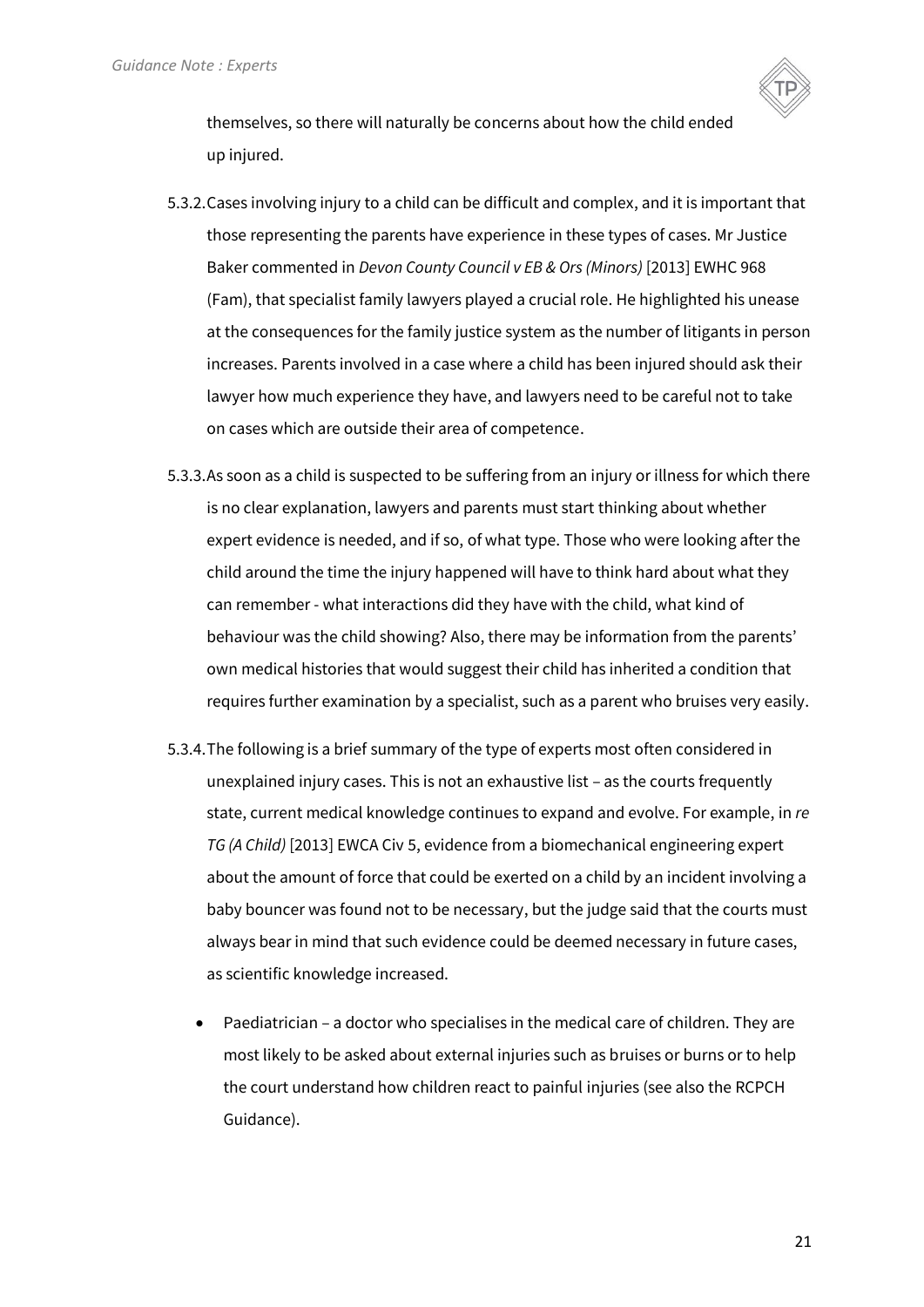

- Radiologist a radiologist deals with images of the bones. They will help the court understand if a bone has been fractured or has some pre-existing abnormality. They can examine how a bone fracture is healing and therefore help the court understand about when an injury occurred.
- Geneticist a geneticist can examine the family history and medical records to see if further testing is needed to rule in or rule out any inherited cause of an injury for e.g. such as 'brittle bone syndrome' (osteogenesis imperfecta).
- Ophthalmologist are doctors who examine eyes. This may be necessary if a child has suspected retinal haemorrhages (bleeding around or behind the eye).
- Haematologist this is a doctor who is an expert in blood and clotting disorders. A child will usually undergo routine blood tests if presenting in hospital with an injury but more extensive tests may be required to help the court understand if there is any pre-existing condition that has caused or made bleeding worse.
- Endocrinologist an endocrinologist looks at biochemistry and hormones within the body. They can help the court in cases where it is suspected injuries have arisen from e.g. rickets.

#### *5.4. TREATING PROFESSIONALS*

- 5.4.1.It is important to understand the difference between a professional with expertise who examines and treats a child (for example a community paediatrician who conducts a Child Protection Medical when injuries are first noticed or a psychologist who is providing therapeutic treatment to a patient) and an 'Expert witness' in court proceedings.
- 5.4.2.The medical professionals treating a child or recording injuries are not 'expert witnesses' as far as the court is concerned. They are experienced and knowledgeable but they are witnesses of fact, not expert witnesses. This means that the court will be interested in what they saw and recorded, and what they can tell the court about what the family said or did at the time of the examination – and the opinion they formed on the information available at the time. Their record of what injuries look like at the time a child is presented to hospital can be really important. The task of the community paediatrician asked to carry out a child protection medical is to do an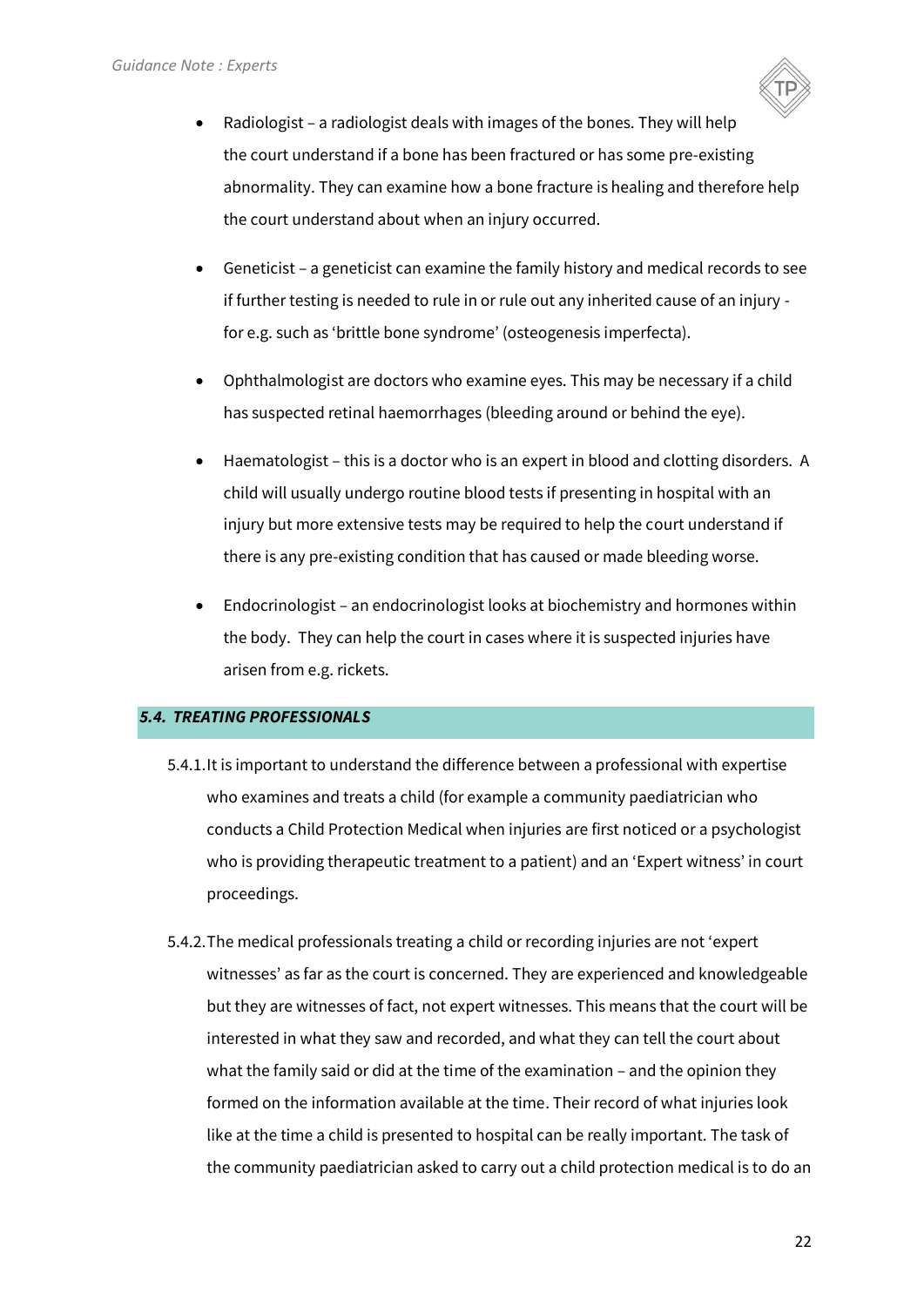

initial assessment to see whether there is any reason to be worried about inflicted injuries or if any treatment, scan or testing is required. That often has to be carried out with incomplete information so an initial impression can turn out to be wrong.

- 5.4.3.By contrast an expert appointed in court proceedings will be given all the necessary information, and will have time to work through and consider all the material before giving their opinion with full analysis. The difference between the jobs of the treating team and the expert witness can be thought of in this way: the treating team is asked to answer the questions 'is there anything to be worried about?' and 'Is there anything else we need to do now to decide whether to be worried?' and 'Does the child need treatment?'. The expert witness however is trying to answer a different question: 'on the basis of all the material you have, what is your expert opinion about how (and when) these injuries were caused or might have been caused?'
- 5.4.4.The 'Paediatricians as expert witnesses in the Family Courts in England and Wales: Standards, competencies and expectations' guidance is useful here :

*"Treating paediatricians may be called as a professional witness to give evidence in relation to their role in the case. This is distinct from being instructed as an expert to provide an opinion on the medical issues. In the event that a treating doctor is called to give evidence, this is confined to the factual evidence that they can give on their role in the case, and where appropriate, the clinical opinion that they came to with the facts available to them at the time…*

*Ultimately, the treating doctor is a witness of fact and is not called to give an expert opinion beyond an explanation of their diagnosis and treatment and generally the work they have done in the case and reasons why they have come to the diagnosis.'*

- 5.4.5.Although sometimes courts have been happy to treat the paediatrician who did the child protection medical as an expert in the case, the RCPCH guidance now makes clear that in the case of paediatricians this blurring should usually not be allowed. If the court needs a full, objective analysis of all the possible explanations for apparent injuries, it will need an expert report.
- 5.4.6.See above for when it is appropriate to ask written questions of the treating paediatrician.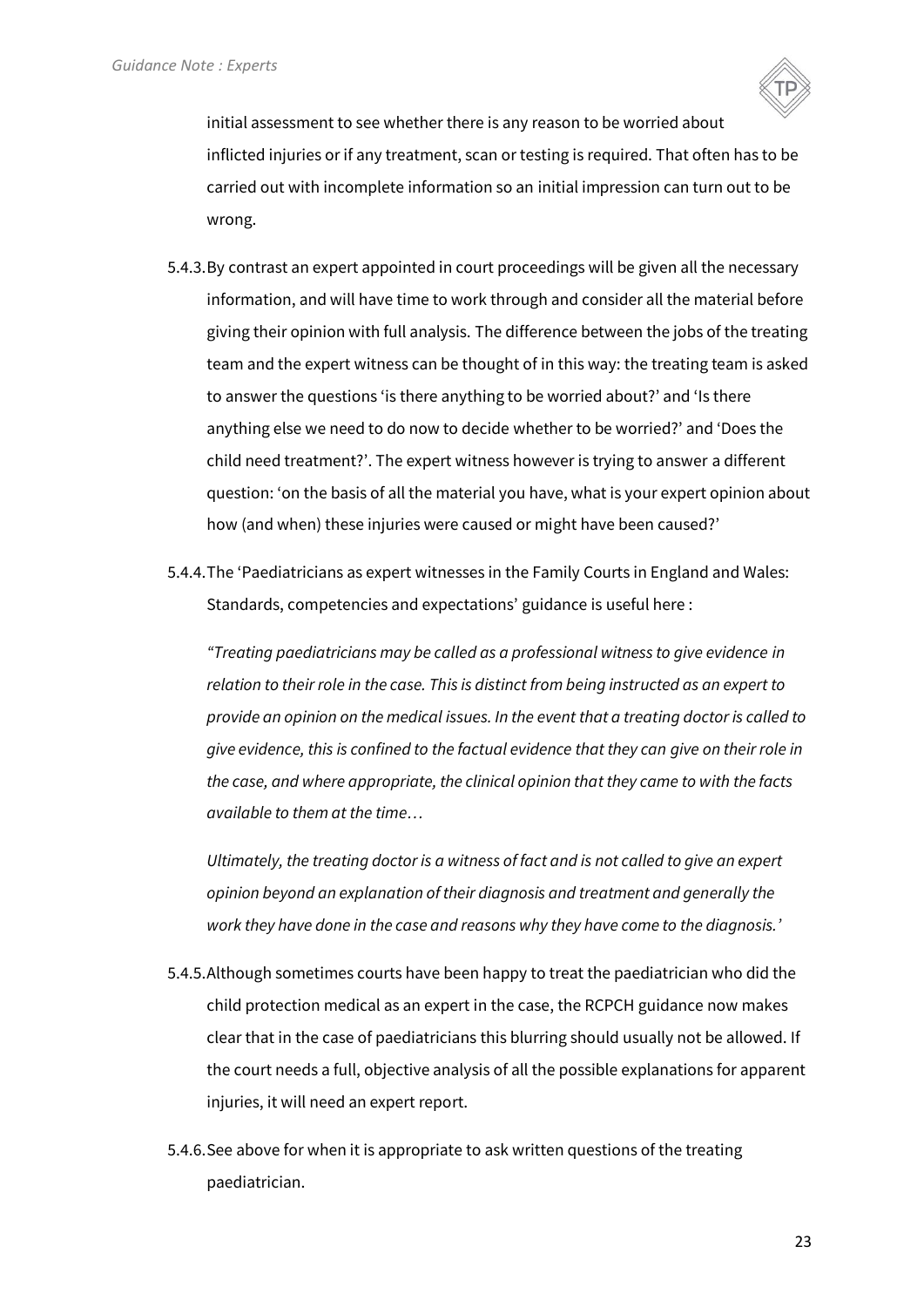

- 5.4.7.In the case of mental health professionals who are treating a child or adult involved in the case, their direct involvement in the court process through giving evidence should usually be avoided because it can be difficult for the therapist / professional to be frank with the court without making it difficult for the patient to trust that professional in the future : in the counselling room or hospital the professional's duty is to the patient but in the witness box as an expert it is to the court.
- 5.4.8.The court may still ask for a report from a therapist or treating professional about how a patient is doing and whether they are engaging with or benefitting from therapy or treatment, but it is very unlikely to order a report or require a professional in a therapeutic role to divulge the details of their confidential therapy sessions.

# *5.5. HOW DO THE COURTS APPROACH THE USE OF MEDICAL EVIDENCE? LIKELY COURT PROCEDURE WHEN CONSIDERING A SUSPECTED NON-ACCIDENTAL INJURY*

- 5.5.1.The court needs to make a decision about: *what* happened to the child, *when* did it happen and *how* did it happen (including who caused it). This will help inform a finding about whether or not the child was hurt by someone else, and if so, was the injury the result of an accident, carelessness or deliberate harm.
- 5.5.2.Medical evidence can help the court at every stage of this analysis, by offering opinion on:
	- Whether there was an injury at all was the child's presentation caused or made worse by an illness or medical condition?
	- 'mechanism': how was the injury caused? Medical experts can help the court understand, e.g. the amount and type of force that has be exerted on a bone to break it - which may tend to support or undermine any claim of 'accident'.
	- 'timing': when was the injury caused? Radiologists for example can examine images of bone fractures and suggest a timeframe for when the bone was broken based on how the bone is healing. However, bruises are usually said to be impossible to date with any precision.
	- 'Presentation' how do children tend to react when they are in pain? This can help the court narrow down the timeframe for when the injury occurred or help reach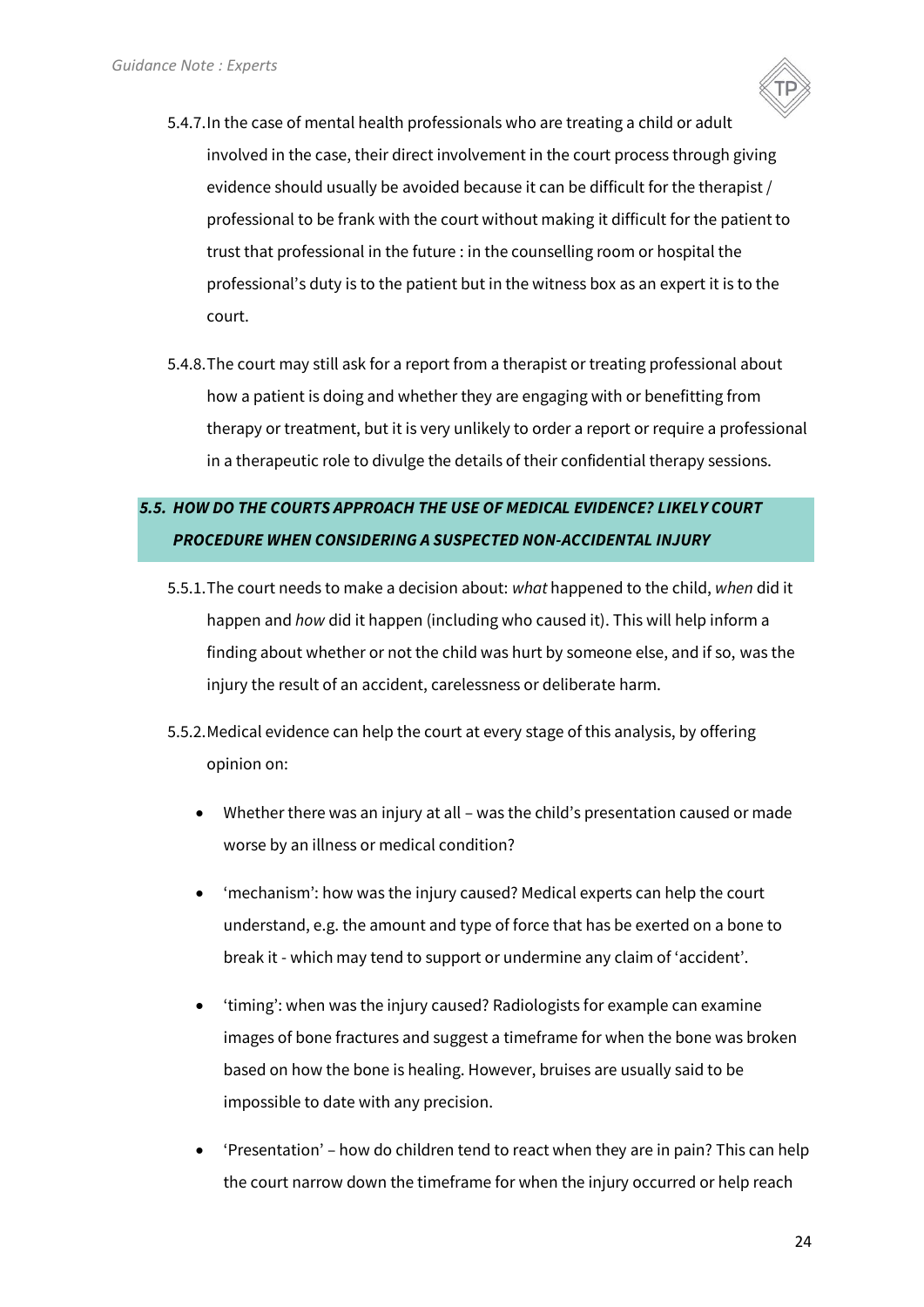

conclusions about what kind of blame if any could be attributed to a parent. For example, should they have noticed sooner that their child was hurt?

- It may be that the court has pretty clear evidence about *what* the injuries are: for example there is no dispute that a child has a brain haemorrhage. However, even the experts may find it hard to be clear about how the brain came to be injured – sometimes the diagnosis of how an injury has been caused is disputed or controversial. We shall look at this in more detail below in the context of 'shaken baby syndrome'.
- However, if the court is clear about *what* has happened then it needs to try and find out if the child was hurt accidentally or deliberately and, if so, who is to blame. When talking about 'accidents' we need to remember the difference between something that is 'unexpected and unintentional' and an injury which does involve some responsibility falling on the adult carer (see *S (A Child)* [2014] EWCA Civ 25). For example, the adult could have failed to take enough care to watch what the child was doing. The most serious end of the scale of blame is a deliberate assault on a child. The courts will clearly have a different approach to a parent who hurt a child out of carelessness and now understands what went wrong, as opposed to the parent who deliberately hurt a child and then lies about it.
- Who hurt the child? The court should not 'strain' to find out who did it, but it is important to try and identify the person or persons responsible (the 'perpetrators'). A child has a right to the clearest possible information about what happened but also the court needs to consider how to manage risks for the future and protect the child from any further harm from any particular individual.
- If the court cannot narrow it down to one person, it should attempt to identify the 'pool of possible perpetrators' (see the decisions in *Lancashire CC v B* [2000] 2 AC 147 and *North Yorkshire CC v SA* [2003] 2 FLR 849). The identification of who should be in 'the pool' may be necessary if it is argued that the harm has been caused by someone outside the home or family, for example at school or in hospital or by a stranger. If someone else hurt the child that harm cannot have been 'caused' by the parents unless it would have been reasonable to expect a parent to have prevented it, for example by taking care to make sure that anyone left looking after a child was safe to do so. Parents who do not take such care may find the court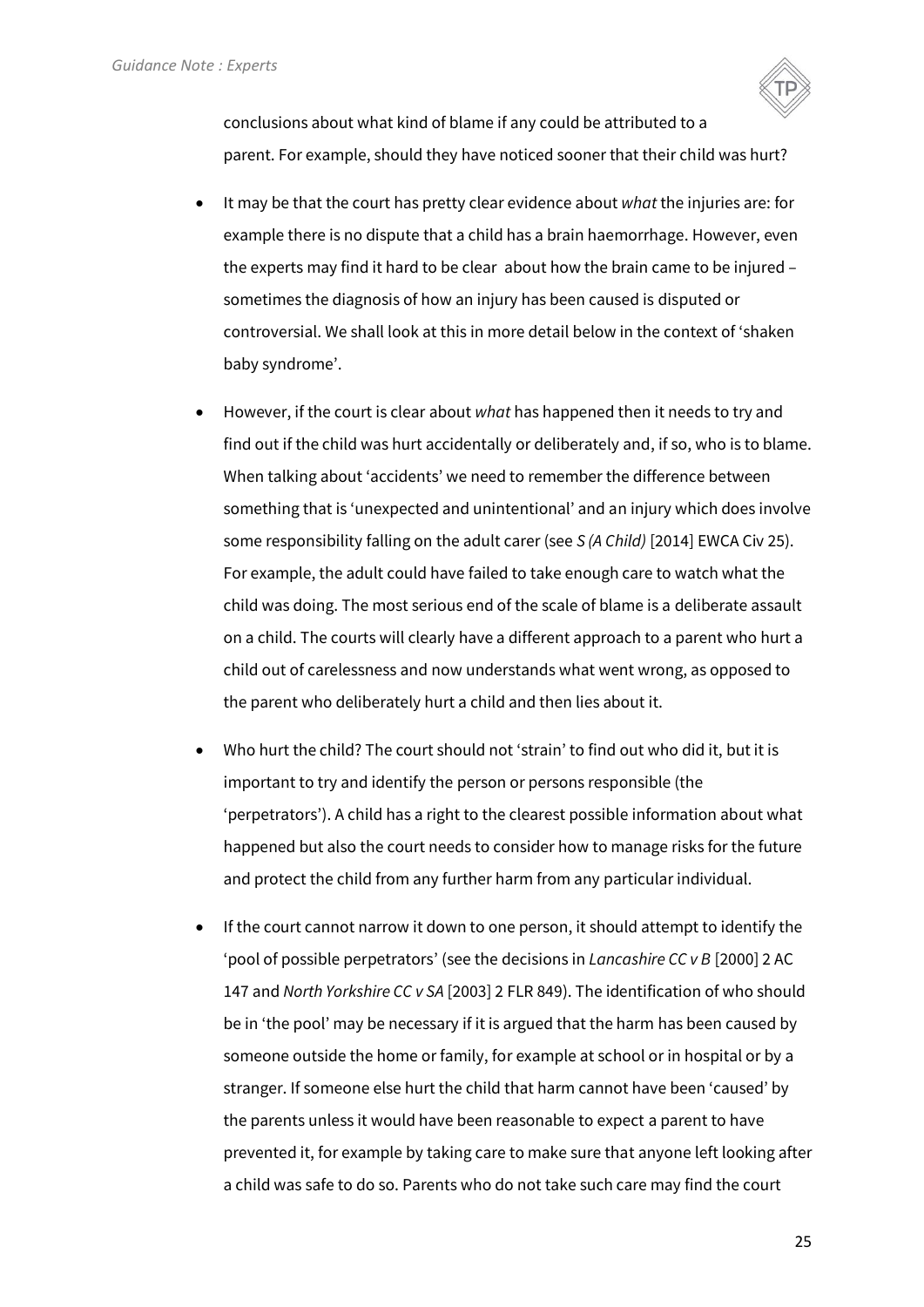

decides they have 'failed to protect' which is likely to have serious consequences for future decision making about the child.

- When considering whether a particular individual should be within the pool of possible perpetrators the test for the judge is whether there is a real possibility that he or she was involved (not whether that individual can be ruled out as the person who did it).
- A decision that injuries were caused either by one person or another person but the court can't say which is often called a 'Lancashire finding', after the case we've referred to above.
- Decisions about whether or not a child has been intentionally hurt or neglected are not made just on the basis of the medical evidence – all the other information available to the court will also be relevant, but medical evidence can be very important.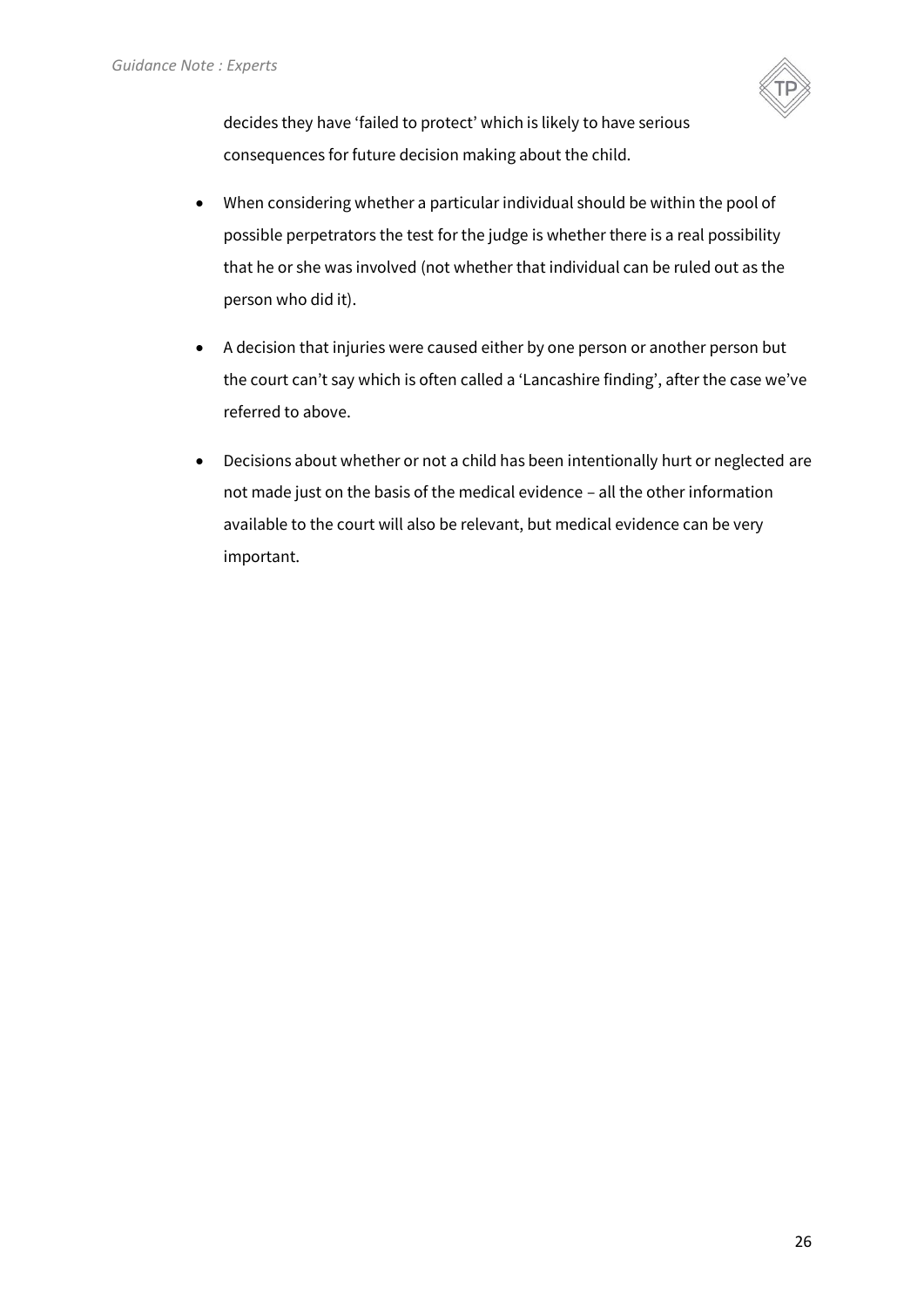

- 6.1. Cases involving disputed medical evidence are likely to be the most difficult and complicated facing the courts.
- 6.2. Some description and discussion of the questions arising over the years in regard to 'shaken baby syndrome' are a helpful way to put into context the challenges faced by the court when considering expert evidence, particularly when different experts disagree over the same issue.
- 6.3. The immediate and obvious problem for finding evidence to support doctors' speculation about how children get injured is that doctors cannot carry out experiments directly on children to support their theories. Doctors instead have to gather evidence from their own and others' experiences in practice. When dealing with very young children who cannot communicate, they must rely on the adult who was looking after the child telling them what happened. The adult may not have seen what happened or may not be able to give a clear account, particularly if the adult is worried that he or she in fact did something to hurt the child. There is little doubt that medical understanding of such issues will continue to expand and develop and lawyers, parents and experts will need to remain alert to identify developing research and competing theories.
- 6.4. The recognition of 'shaken baby syndrome' developed around the 'triad' of injuries which the majority of the medical profession accept are very strong indicators of abuse. This 'triad' is 1) bleeding in the retinas of the eyes, 2) bleeding under the dural matter of the brain (subdural haematoma) and 3) brain swelling.
- 6.5. Worrying patterns of injuries to children began to be noticed by radiologists in the 1940s and 50s as use of X-rays increased. In 1972 a British neurologist, Norman Guthkelch, suggested that damage was caused by the brain being thrown about inside the skull, in some kind of 'whiplash shaken infant syndrome', which was detected by bleeding in the brain and eyes. Thus the 'triad' emerged as a diagnostic tool for identifying deliberate infliction of violent harm upon a child.
- 6.6. Dr Waney Squier emerged at the forefront of those who disputed the science behind the 'shaken baby syndrome' following publications by neuropathologist Dr Geddes in 2001. The previously accepted view had been that violent shaking damages nerve fibres ('axons') in the brain. This damage prevents proteins from travelling along the axons, so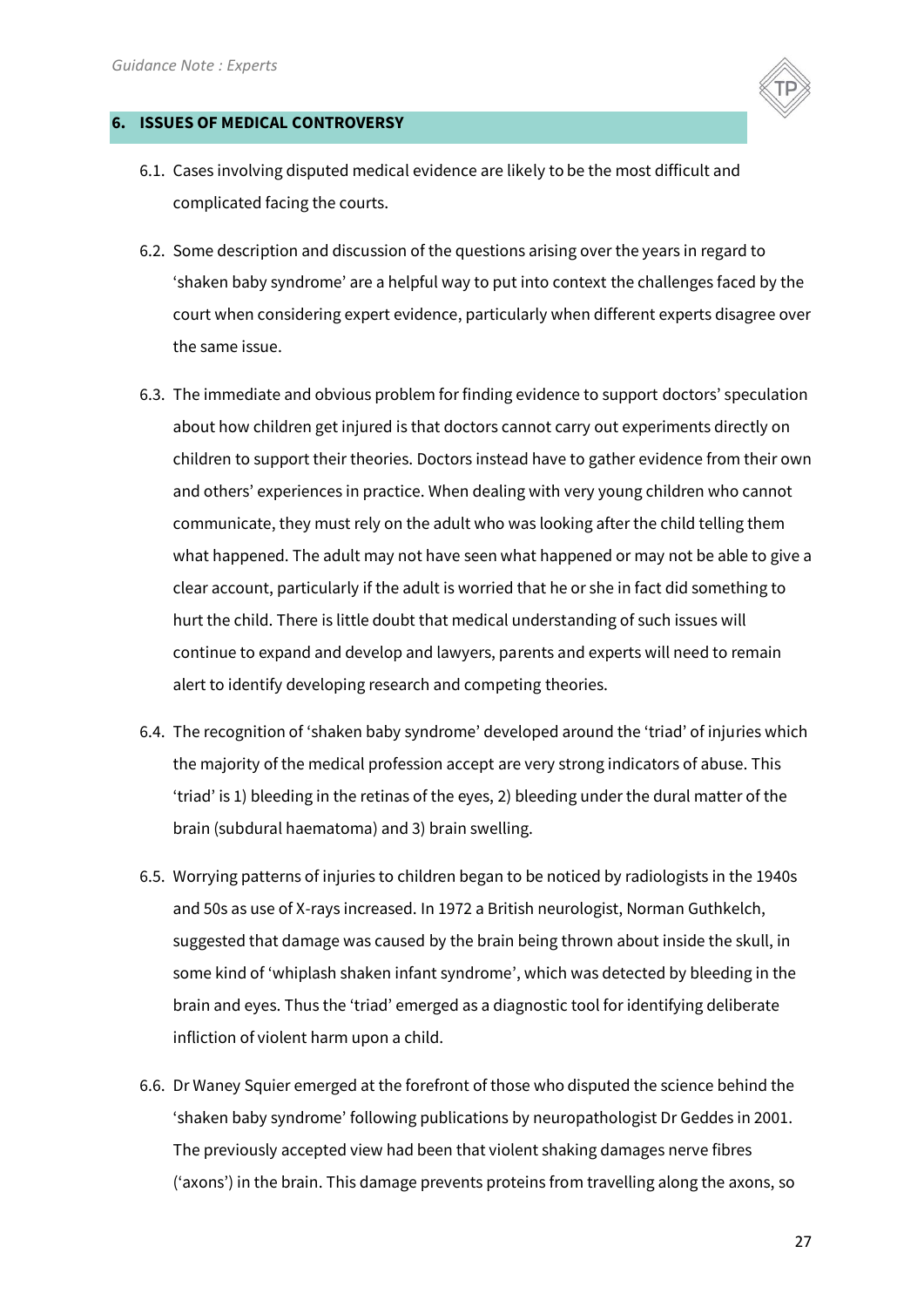

they accumulate and swelling occurs. Dr Geddes examined axonal swelling in brains of children after their death who had allegedly been shaken and found no axonal damage or none that was caused by trauma. The American forensic pathologist Dr John Plunkett suggested that the triad could result from 'accidental tumbles'. Dr Marta Cohen at Sheffield Children's Hospital and Dr Irene Scheimberg at Barts in London argued that sub-dural bleeding and swelling could arise from a variety of non-inflicted causes such as sepsis or heart problems.

- 6.7. Some also questioned why babies gripped hard enough to be shaken had no other signs of a violent assault such as bruises or broken bones. In 2003, Dr Geddes suggested that choking could cause a series of events that would result in the triad. However, when Dr Geddes was cross examined in 2005 during an appeal against three shaken baby convictions in the criminal courts, she conceded that her theory might not be 'quite right' and reminded the court it was a hypothesis not an established fact.
- 6.8. In June 2010 Dr Squier was investigated by the General Medical Council following complaints by the National Policing Improvement Agency that she had dishonestly misrepresented the science of shaken baby syndrome in criminal trials involving six infants between 2007 and 2010. In 2015 130 allegations were found proved and Dr Squier was removed from the medical register. She appealed and was found not to have been deliberately dishonest and was restored to the medical register although banned from working as an expert witness for three years.
- 6.9. Questions and scepticism about the 'triad' of injuries which prove shaken baby syndrome remain amongst a minority of practitioners. The majority of doctors however assert that clinical practice demonstrates that there is no evidence that 'short falls', choking or heart complaints etc, cause the kind of injuries noted in the triad for 'shaken baby syndrome'.
- 6.10. An example of the impact of disputed medical evidence can be found in the case of Effie Stilwell *(Buckinghamshire County Council v Andrews & Ors* [2017] EWFC B19). Effie had collapsed and was taken to hospital where it was found that she had serious brain injuries. The local authority were worried that Effie's parents had shaken her. However, Effie's mother had been diagnosed as suffering from Ehlers Danlos Syndrome (EDS), and so one expert recommended further tests for Effie. She was found to have a mutation in a gene called COL 3 A1 which confirmed a diagnosis of EDS Type IV (formerly known as 'vascular EDS'– the first time such a case had come before the family courts). This is a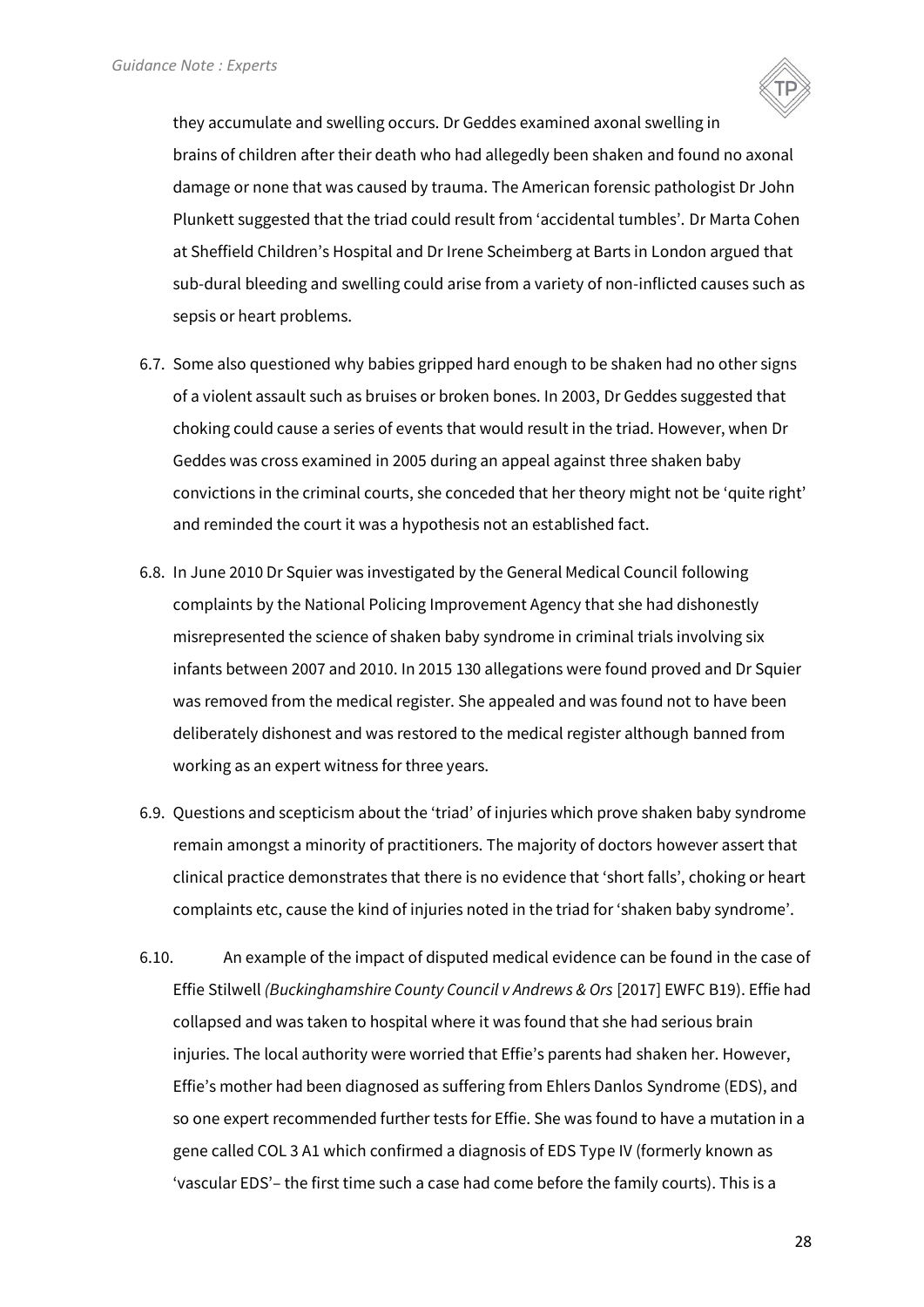

condition that impacts on the formation of all tissue, particularly noted in the formation of the arterial and venous system. It is characterised by thin and translucent skin, easy bruising and vascular and arterial rupture which may occur spontaneously.

- 6.11. After considering the medical evidence presented by a consultant geneticist, the court concluded that Effie's collapse was 'most likely the consequence of a naturally evolving disease'. The local authority applied for permission to withdraw their application for a care order and Effie went home.
- 6.12. Dr Stoodley (the paediatric neuroradiologist expert) however did not agree with the conclusions, maintaining that he was not aware of any clinical evidence to support EDS as being causative of the pattern of injuries sustained by Effie. He had examined approximately 900 cases of 'triad injuries' and concluded that 90% were caused by abusive shaking but only 10% of those had suffered 'wilful and persistent abuse'. The majority in his view occurred as a result of a momentary loss of control on the part of a parent.
- 6.13. See also *LB of Islington v Al Alas and Wray* [2012] EWHC 865 (Fam), in which a child's injuries were thought to be shaking injuries but were eventually explained by the presence of rickets, a condition that had not been identified by the hospital where the child had been treated. The parents were cleared.
- 6.14. Best practice in cases of serious and unexplained injury to a child is for the earliest possibly identification of any possible underlying medical cause, so that the right experts can be instructed quickly and competing hypotheses laid out clearly for the court.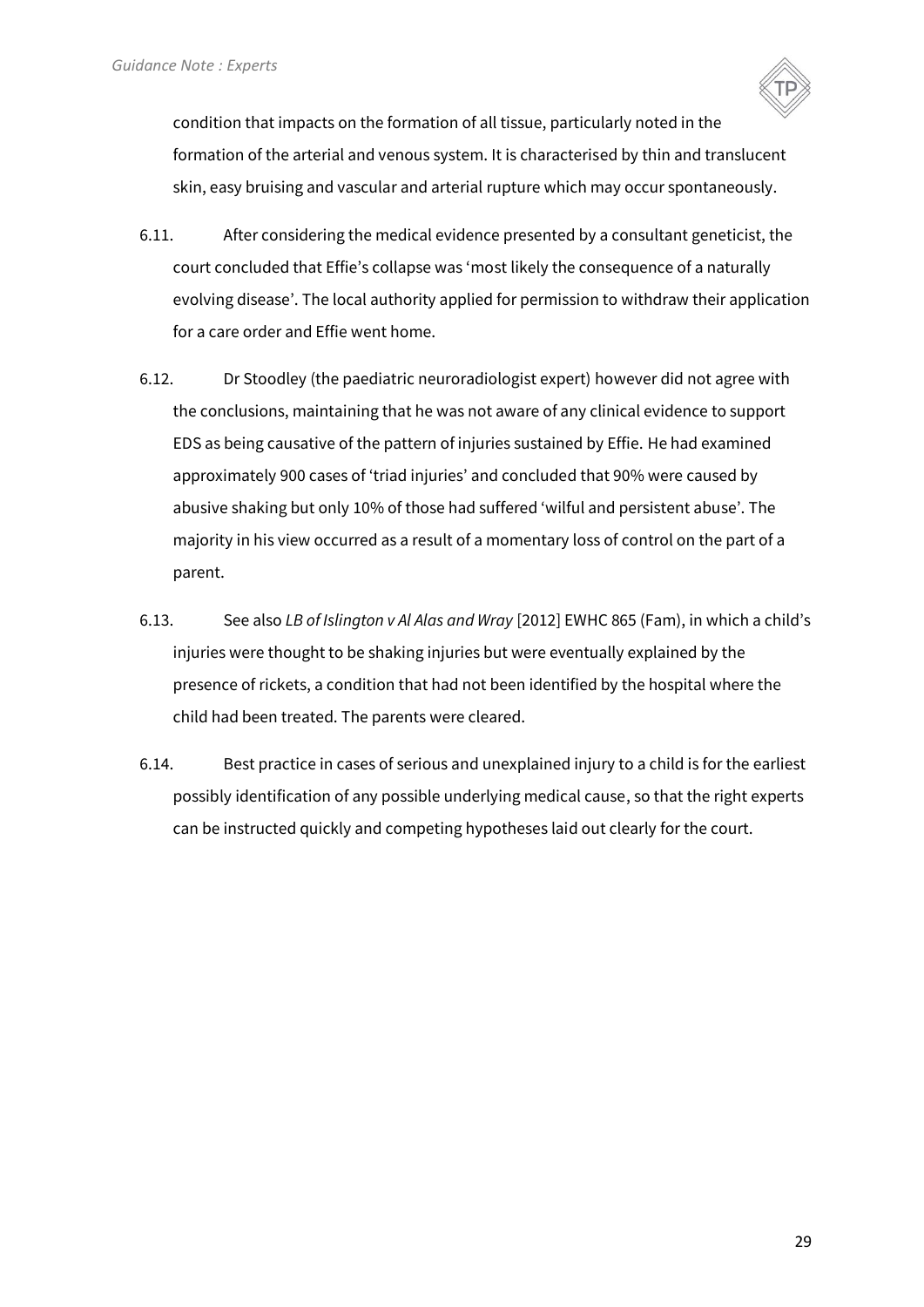

#### **7. DRUG AND ALCOHOL TESTS**

- 7.1. In cases where the court is worried about drug/alcohol use, an expert report may be needed to test how much and how often drink or drugs are taken. There are a variety of different tests for this - usually testing of blood, urine or hair strand tests (or a combination). Hair strand tests can be particularly useful as it may be possible to test sections of the hair to provide evidence about the period of time substances were taken. Particular issues arising from hair strand testing are considered below.
- 7.2. General rules that apply to any expert report which gives an opinion about the type and quantity of any ingested substance:
	- experts must be able to explain their reports in a way that a non expert can understand – this is particularly important when evidence is produced in the form of numbers which can be over-interpreted or mis-interpreted by non experts.
	- care should be taken to understand the report and not jump to a conclusion about drug or alcohol use without understanding the significance of the data and its place in the overall evidence.
	- No test results should ever be regarded as determinative or conclusive and must be placed in the context of the broader picture, which includes e.g. social work evidence, medical reports and the reliability of the parents' evidence (see *London Borough of Islington v M & R* [2017] EWHC 364 (Fam) para 32).

#### *7.3. PARTICULAR ISSUES AROUND HAIR STRAND TESTING*

- 7.3.1.These tests have been the source of some controversy over the years, with concerns that the results of hair strand tests were being used to make decisions about the case that didn't fit the other evidence. Some recent cases have considered this issue.
- 7.3.2.In *Bristol City Council v The Mother and others* [2012] EWHC 2548 (Fam), Mr Justice Baker was concerned with testing for cocaine and opiates. Human error at the lab led to a false positive report. The judge endorsed four propositions (para 25) and gave some useful guidance :
	- The science involved in hair strand testing for drug use is now well-established and not controversial.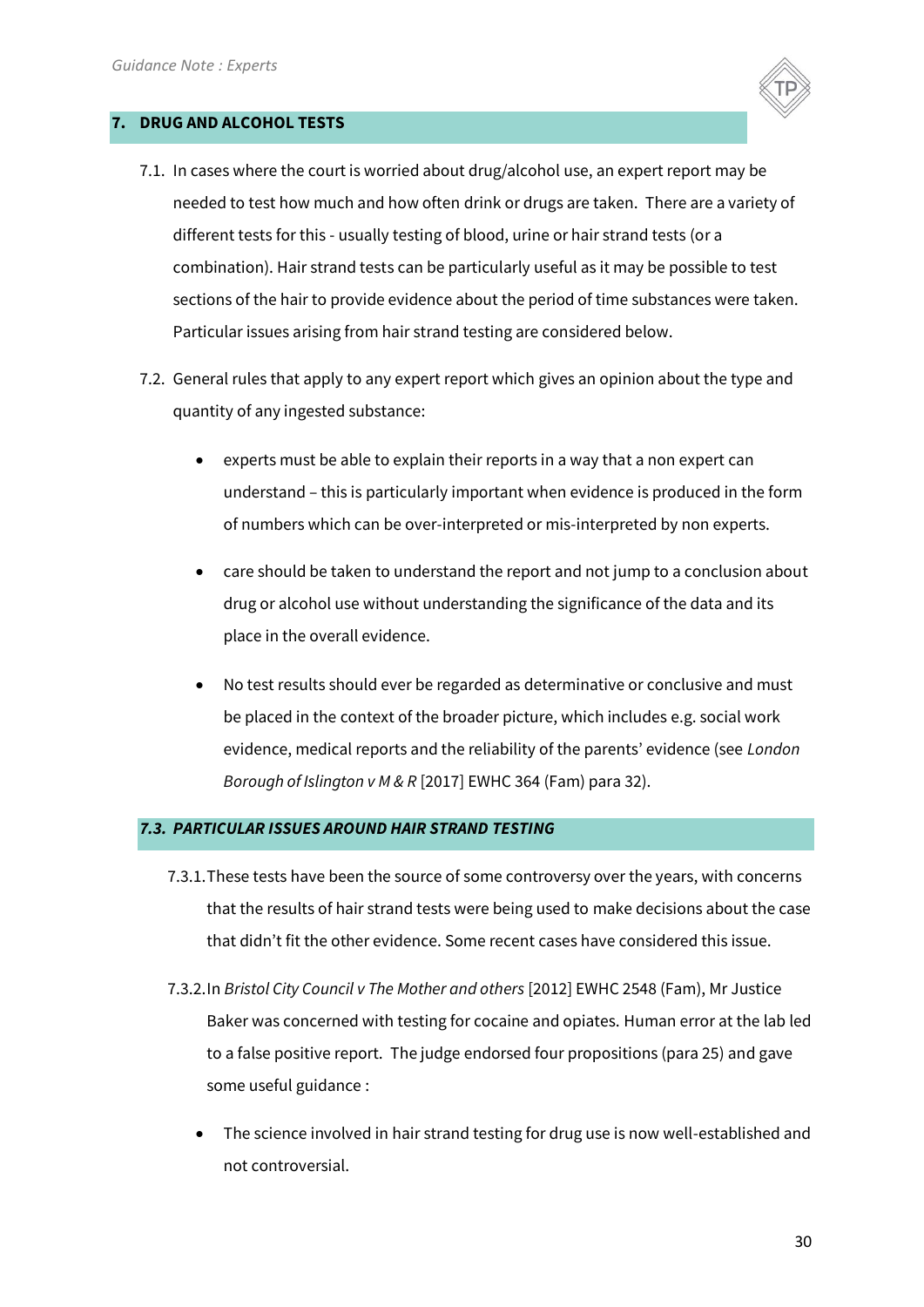

- Sequential testing of sections is a good guide to the pattern of use revealed.
- The quantity of drug in any given section is not proof of the quantity actually used in that period but is a good guide to the relative level of use (low, medium, high) over time.
- 7.3.3.The judgment of Mr Justice Peter Jackson *H (A Child: Hair Strand Testing)* [2017] EWFC 64 provided a helpful overview of how to interpret hair strand tests and considered (para 57 onwards), the type of information that should be included in such expert reports to best assist the family courts. The importance of hair strand testing is not in doubt but such reports would only usefully assist the court if the expert was able to describe the process, record the results and explain their significance in a way the non-experts could understand.
- 7.3.4.The judgment of HHJ Lazarus in *Kent County Council v A, M & Ors (Hair strand testing)*  [2017] EWFC B104 para 162 relied upon the decision of Jackson J and repeated the dangers of potentially misleading expert hair strand test reports:

… *it is quite clear that in this case, if the further questions had not been posed of Alere/Abbott [drug testing companies], if that in turn had not led to the instruction of joint Court instructed experts in the form of Drs McKinnon and Rushton, then the inadequate and misleading wording in the Alere/Abbott reports would have been fundamentally misleading and it would have been impossible for the representatives of the parties and for the Court to have a clear and accurate understanding of the true interpretation of A's hair strand testing results and their implications in this complex case.*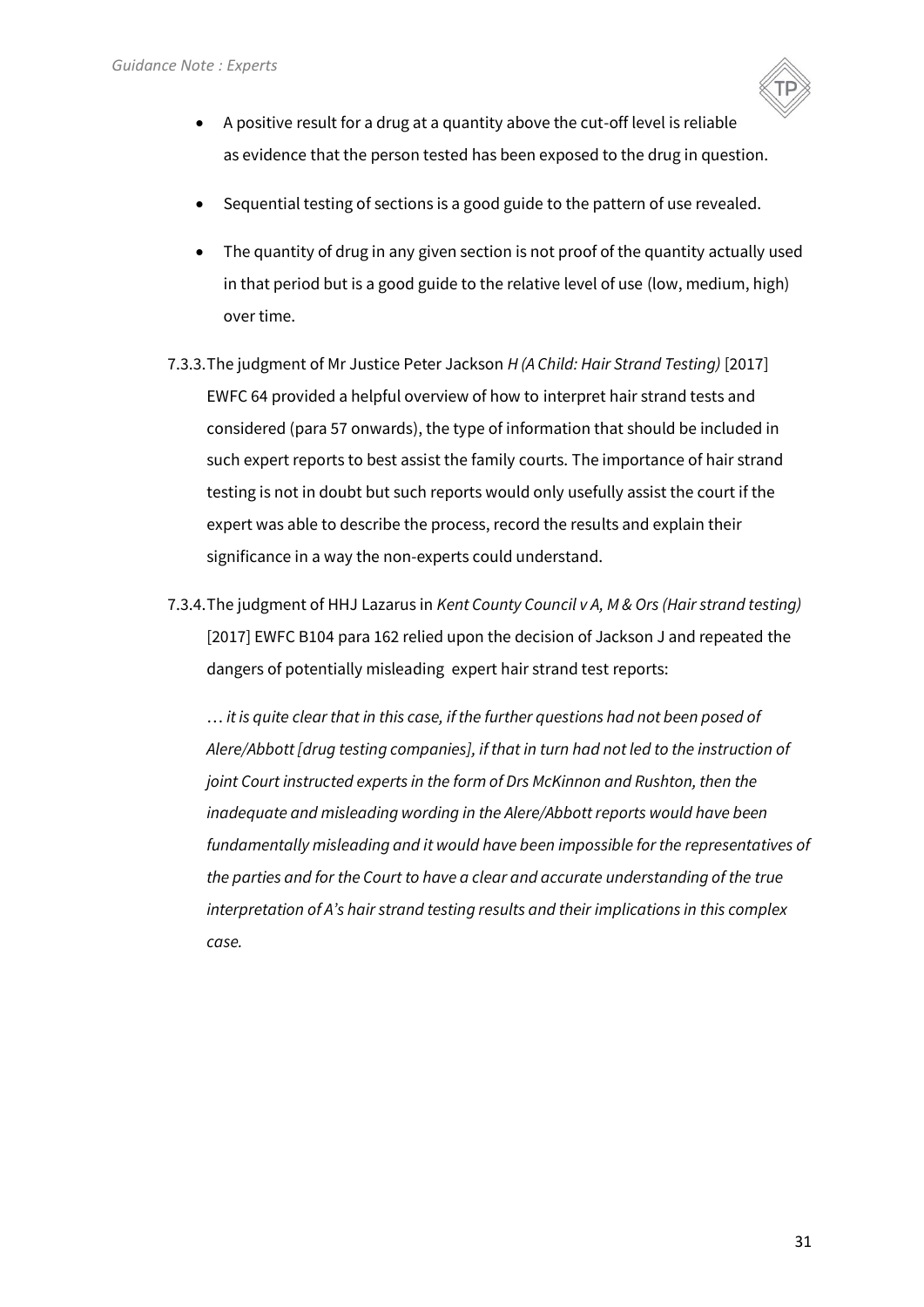#### **8. TECHNICAL ISSUES ABOUT INSTRUCTING AN EXPERT FOR COURT PROCEEDINGS**

#### *8.1. RECENT HISTORY*

8.1.1.Before the Children and Families Act 2014 (CFA), concerns had been growing about the impact of expert evidence in care proceedings. In 2010 Dr Judith Masson of Bristol University examined two of the key problems in care proceedings - the time the proceedings took and the amount they cost; both issues were linked to the substantial use of experts (see 'The use of experts in child care proceedings in England and Wales, benefits, costs and controls', Judith Masson Bristol, Budapest, Ghent, Göttingen, Groningen, Turku, Uppsala Annual Legal Research Network Conference 2010, hosted by the University of Groningen, October 2010 www.bristol.ac.uk/media-

library/sites/law/migrated/documents/alrnc2010masson.pdf).

- 8.1.2.Delay was caused due to difficulties in: identifying suitable experts; chosen experts being unable to take on cases because of their workload or not meeting the court deadline for completing the work; and requests for reports being made late in the proceedings. There was concern about the shortage of experts but research into medical experts established that there was a very large pool of potential experts who had never been asked to take on this work (see the report of the Chief Medical Officer in 2006, *Bearing Good Witness*). It has also been suggested by social work academics that the problem was exacerbated with regard to psychological or psychiatric assessments by 'the pursuit of an unattainable level of certainty through repeated assessments of the parents (in)ability to care' (Beckett and McKeigue 2003).
- 8.1.3.A further report questioning the quality of psychologists' evidence by Professor Jane Ireland received some publicity in 2012. Her findings proved controversial (for background see 'The Ireland Report and the Fitness to Practise Panel in respect of Professor Ireland', Transparency Project Blog, 6 June 2016 – and linked posts).
- 8.1.4.This combination of concerns about the use of expert evidence and its impact on proceedings led the Family Justice Review in 2011 to conclude that there was a culture of 'routine acceptance' of the need for experts in family law cases and raised concerns that this was duplicating the work of the local authority, leading to delays and potentially compromising the welfare of children (Family Justice Review, 2011).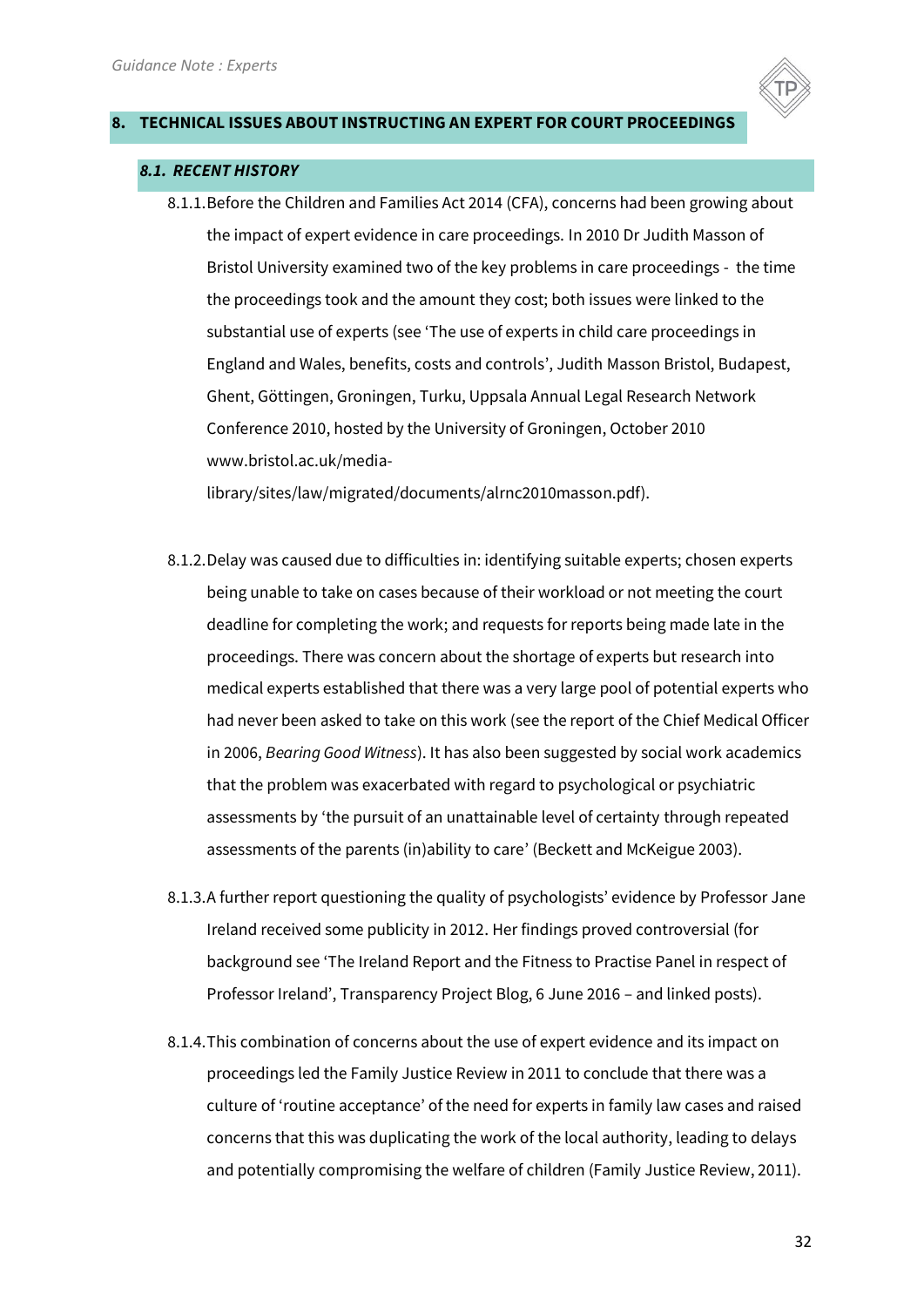

8.1.6.Failure to abide by these strict requirements can be very harmful to the fairness of the court proceedings. When things do go wrong it is clear that feedback is useful and the report commissioned by the MoJ in 2015 (The use of experts in family law: Understanding the processes for commissioning experts and the contribution they make to the family court) recognised that experts were keen to receive feedback both on the outcome of the case and how they had contributed to judicial decisionmaking. The report recommended that consideration should be given to developing processes for the consistent provision of feedback to experts to support them in continually improving the quality of their work.

#### *8.2. EXPERT REPORTS MUST BE 'NECESSARY'*

- 8.2.1.The starting point is that a party must have the court's permission to instruct an expert, and this permission is only given if the person who wants the report can show that the expert report is 'necessary' to resolve proceedings justly (see section 13(6) CFA).
- 8.2.2.This test of 'necessary' sets a hurdle which is significantly higher than the old test of what is 'reasonably required' (see *Re TG* [2013] EWCA Civ 5 and *Re HL* [2013] EWCA Civ 655). The judgment of Lord Justice Munby in *Re HL* described 'necessary' evidence as being 'indispensable' as opposed just *'*useful, reasonable and desirable'.

#### 8.2.3. The court must consider :

- any impact which giving permission would be likely to have on the welfare of the children concerned,
- the issues the expert evidence would relate to,
- the questions which the court would require the expert to answer,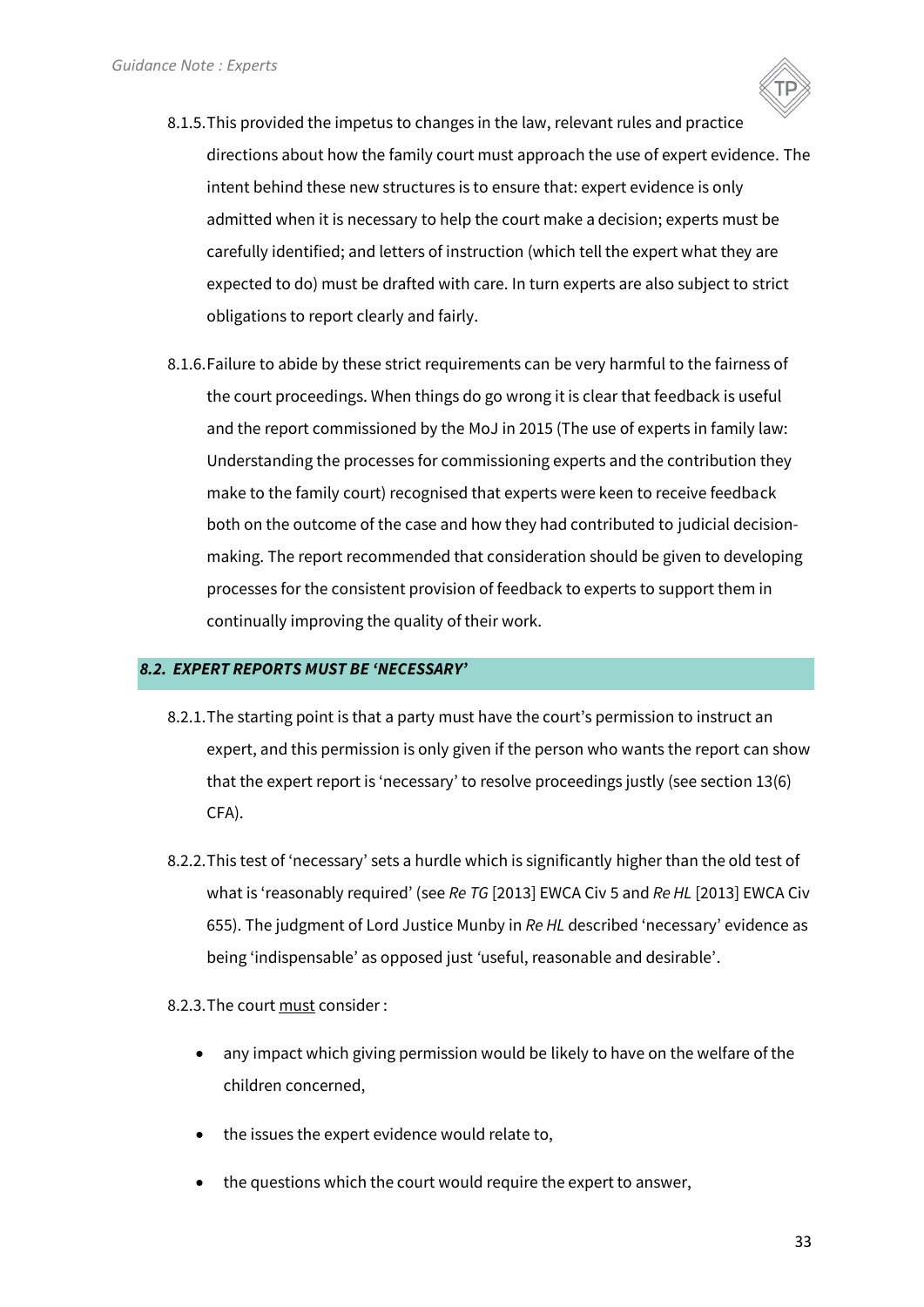

- what other expert evidence is available,
- whether evidence could be given by another person on the matters on which the expert would give evidence,
- the impact which giving permission would be likely to have on the case and the timetable,
- the cost, and
- any matters set out in the Family Procedure Rules.

(see section 13(7) Children and Families Act 2014)

#### *8.3. HOW IS AN APPLICATION MADE? (PART 25 FAMILY PROCEDURE RULES 2010)*

- 8.3.1.Part 25 of the FPR sets out the procedure that must be followed if you want to ask the court for permission to instruct an expert. As a general rule, you should make your application as soon as you can. Rule 25.6 sets out when an application is to be made and rule 25.7 describes how it is to be made - i.e. in what form and with what supporting documents and information. You will need to set out clearly the field in which the expert evidence is required, and it is always helpful to identify the expert by name so that others can comment on the suitability of that particular expert.
- 8.3.2.You must attach a draft of the order sought to your application notice requesting the court's permission to instruct an expert.
- 8.3.3.You will also need to attach a copy of the expert's CV and details of how long they will need to write a report and how much it will cost.

#### **8.4.** *PRACTICE DIRECTIONS*

- 8.4.1.You will also need to look at the relevant Practice Directions (PDs) which accompany the FPR. PD 25D relates to financial proceedings so will not be considered here.
- 8.4.2.Practice Direction 25A deals with urgent applications or applying for an expert before court proceedings have started. When experts' reports are commissioned before the commencement of proceedings, it should be made clear to the expert that he or she may in due course be reporting to the court and must therefore understand they are bound by the duties of an expert set out in PD 25B.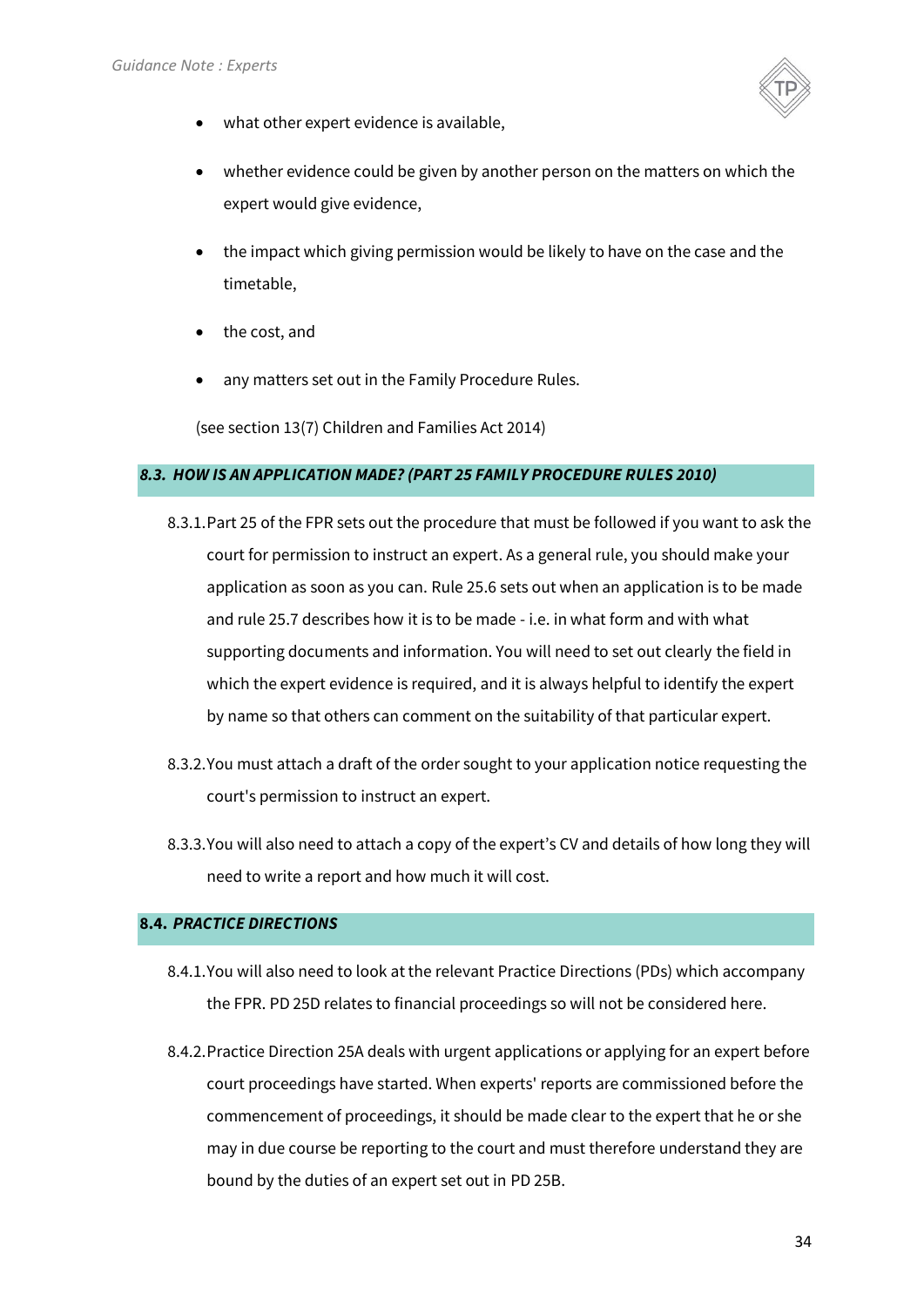

- 8.4.3.Practice Direction 25B sets out the duties of an expert, what must be included in the expert's report and how to make arrangements to get the expert to court to be cross examined.
- 8.4.4.Practice Direction 25C looks at the process of how an expert is instructed and sets out what is required in any letter of instruction.
- 8.4.5.Practice Direction 25E deals with experts' meetings and discussions between experts.
- 8.4.6.The duties set out in PD25B are strict. The expert must:
	- have knowledge appropriate to the court case,
	- have been active in the area of work or practice and have sufficient experience of the issues relevant to the case,
	- be regulated or accredited to a registered body where this is appropriate,
	- have relevant qualifications and has received appropriate training, and
	- comply with safeguarding requirements.
- 8.4.7.See also ''the RCPCH Guidance'), which gives further details of the professional expectations in respect of paediatricians.

#### *8.5. THE EXPERT'S DUTIES*

8.5.1.The expert's report must (see para 9(1) of PD25B):

- Set out his/her qualifications and experience,
- Set out what the expert was told about the case and from that information, what the expert considers is relevant to his or her conclusions,
- If the expert report relies on any test or interview, the report must make it clear who was responsible for carrying that out. If it wasn't the expert, did he/she supervise the test and what were the qualifications of the person who conducted the test or interview?
- Answer the questions asked in the instructions,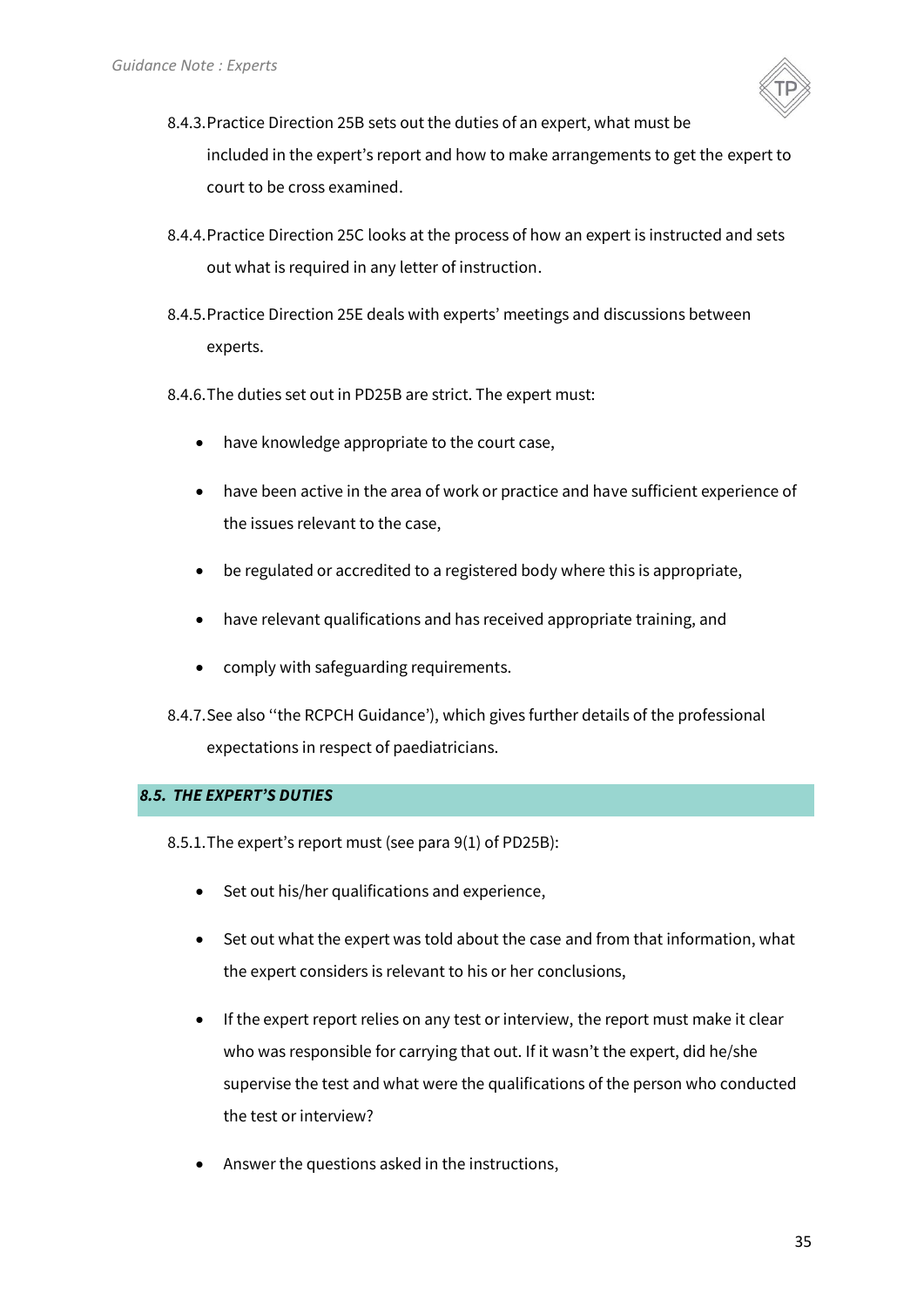

- Take into account all material facts, for example, any relevant cultural or linguistic matters, and
- If the expert cannot reach a final view on the current evidence, he or she must make this clear.

8.5.2.If there is a range of opinion on any question to be answered by the expert, he or she must:

- summarise the range of opinion;
- identify and explain, within the range of opinions, any 'unknown cause', whether arising from the facts of the case (for example, because there is too little information to form a scientific opinion) or from limited experience or lack of research, peer review or support in the relevant field of expertise; and
- give reasons for any opinion expressed: the court is likely to find it helpful if the expert can set out clearly the kind of factors that support or undermine the opinion.
- 8.5.3.Participants in the research commissioned by the MoJ in 2015 which we mentioned above confirmed that a 'good' expert report needed above all to be clear :

*It was considered that reports should include only information that is specific to the case and avoid unnecessary repetition. Further, experts should not repeat information from any of the documents with which they are provided to help prepare their report, as judges have access to this information, nor should they duplicate information from reports they have written for previous cases. Additionally, technical language, a large number of quotes, or lengthy discussion of interviews and assessments with clients were perceived as unnecessary. The ideal report, as summarised by one participant in the peer review discussion groups, was 'technical but understandable'*.

#### *8.6. THE LETTER OF INSTRUCTION*

8.6.1.The requirements for the letter of instruction are strict and set out in PD25C. Annexe A to this PD sets out some suggested draft letters. The Law Society also provides some useful sample questions. The letter of instruction should have already been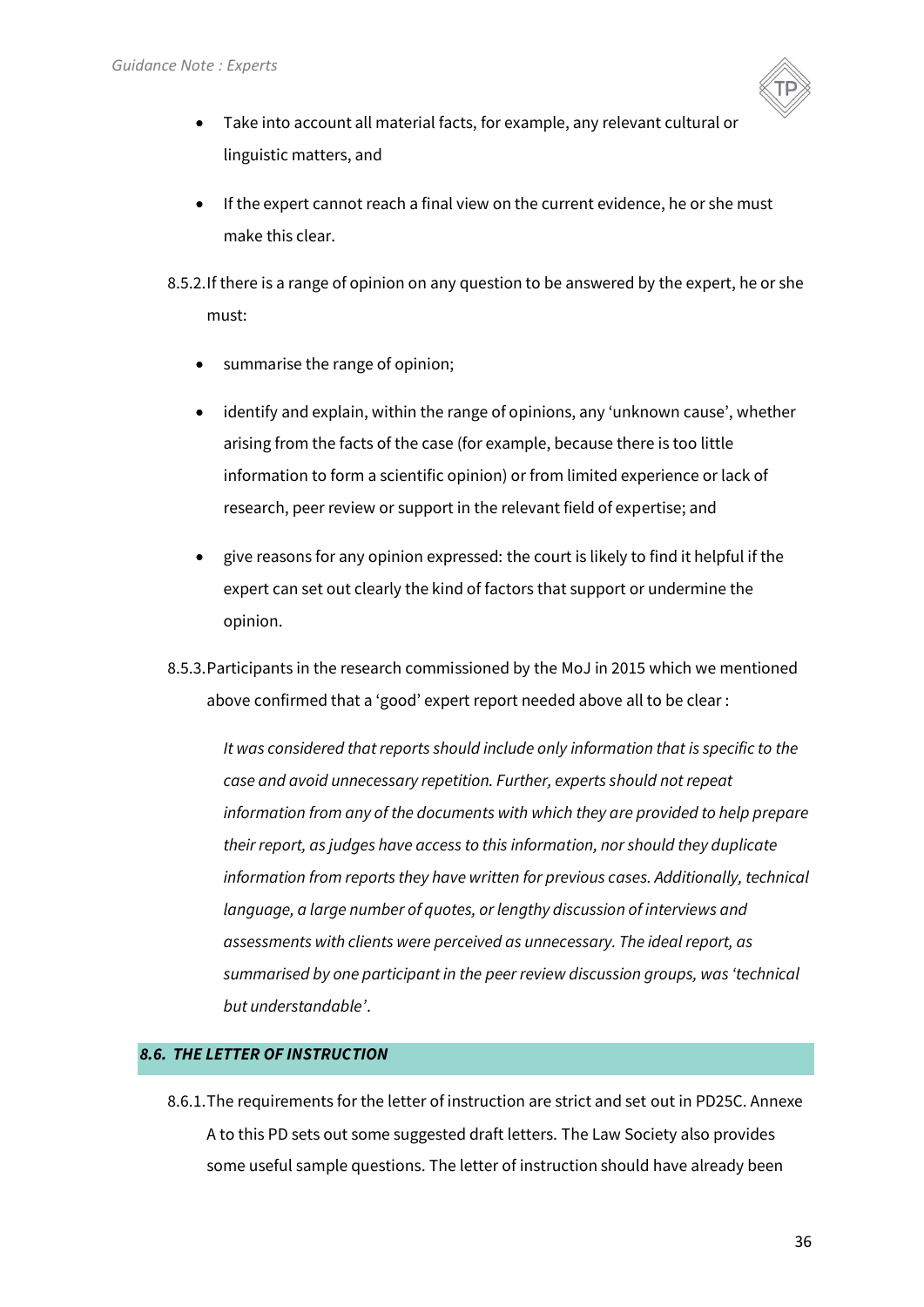

drafted and attached to the application for the court's permission to instruct an expert. This should have been seen and agreed by all the parties to the case, unless it involves something very straightforward, for example a simple request for a capacity assessment of one party.

- 8.6.2.Sometimes people are worried that an expert is instructed simply on the 'say so' of one party, such as the local authority, but we can see from the detail of the requirements of the Practice Direction that the process is designed to ensure input from all parties and most importantly the court – and to ensure that any communication the expert has with the parties or their lawyers is done openly.
- 8.6.3.In cases involving children the expert is usually instructed by all the parties but it is convenient for one party to 'take the lead' – for example to be responsible for sending the letter of instruction, ensuring that the expert is available to come to court and for being the first point of contact in the case of any queries.
- 8.6.4.The letter of instruction must set out the context in which the expert opinion is sought – for example are there any particular cultural, religious or language needs? The court must approve the questions asked and they must be within the ambit of the expert's area of expertise and not contain unnecessary or irrelevant details. The expert must have a clear list of documents provided – the easiest thing to do is to provide the indexed and paginated trial bundle. It is good practice to provide an agreed summary of the case and set out clearly what is or is not accepted by the parties.

#### *8.7. WHO PAYS FOR THE EXPERT?*

- 8.7.1.PD 25C says that the letter of instruction must be clear as to the basis on which the expert is being contracted to provide a report. If the parties are paying using their own money, it is up to them to enter into a contract with the expert to pay what is agreed.
- 8.7.2.However, if the expert is going to be paid by legal aid, you need to know how the Legal Aid Agency (LAA) operates.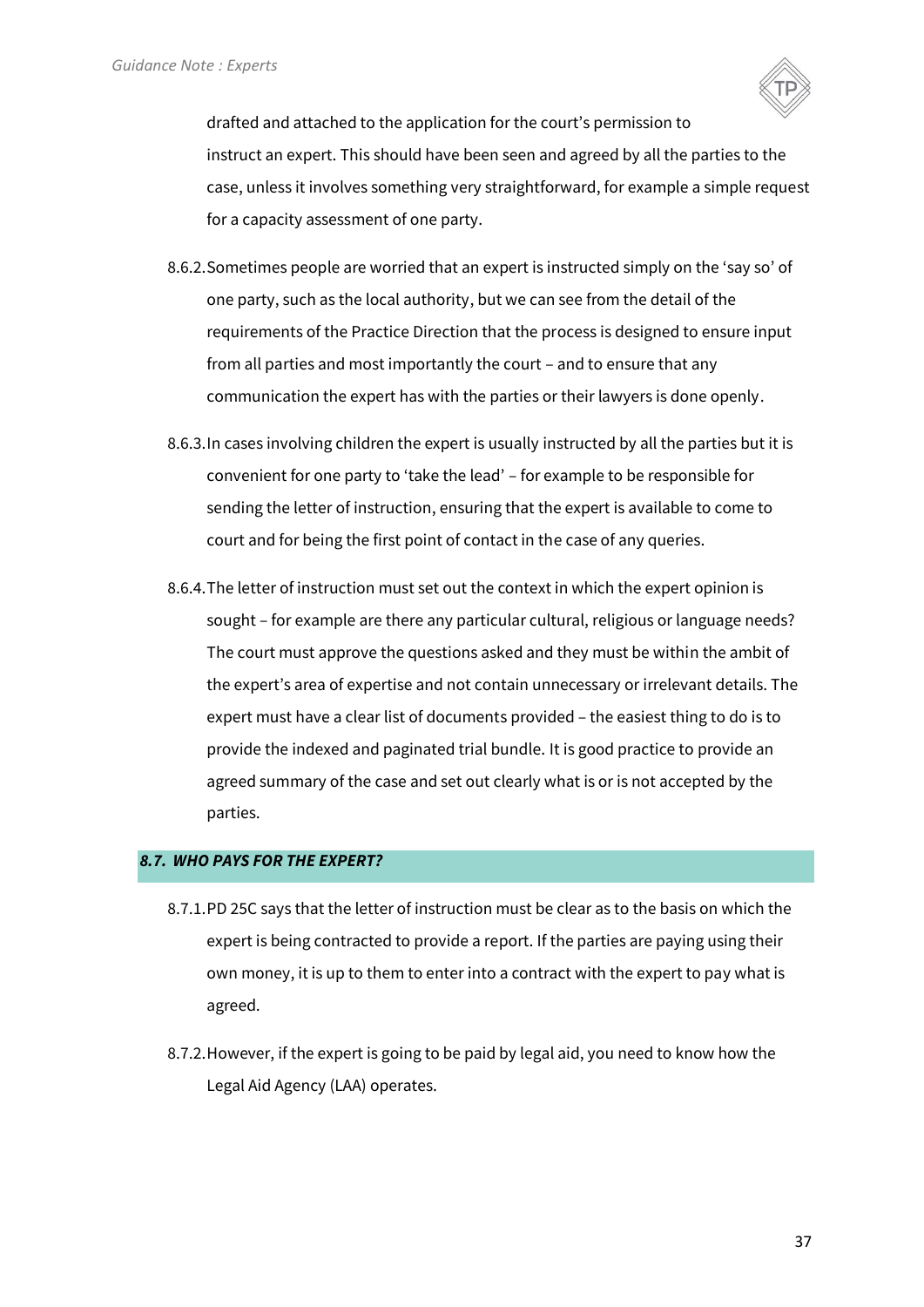



- 8.7.3..2. Paragraph 2 of Schedule 5 of the 2013 Regulations sets out that an expert can be paid more than these set rates, but only if the circumstances are 'exceptional'. This is defined as meaning the evidence must be 'key' to the client's case AND either the material is so complex an expert with high level of seniority is required OR the material is so 'specialised and unusual' that only very few experts could deal with it.
- 8.7.3..3. If parties want to get their expert paid via the LAA, beyond these fixed rates, they have to apply to the LAA for 'prior authority' i.e. permission to go over the fixed rates. If they don't get this permission, the solicitors could end up with the bill, as they have now a contractual relationship with the expert to pay for his or her services. They are not expected to take this risk and can't be forced to take it.
- 8.7.3..4. There can also be difficulties getting the LAA to pay for the whole cost of an assessment if the assessment is going to need more hours of work than the LAA think is reasonable.
- 8.7.3..5. The application for prior authority is via a prescribed form. If refused, there is no right of appeal. The solicitor can ask the LAA to reconsider but the only challenge to refusal is by way of judicial review. The LAA suggest that they take 9 days to process an application but in reality it appears it will take much longer than that. This is potentially a cause for delay so all parties need to be thinking about making such an application as soon as possible. If the LAA refuses the application, it should give reasons for its decision, as fairness dictates that the parties are able to understand why it has refused to allow what the court has considered necessary. The parties may need to think about challenging the LAA's refusal.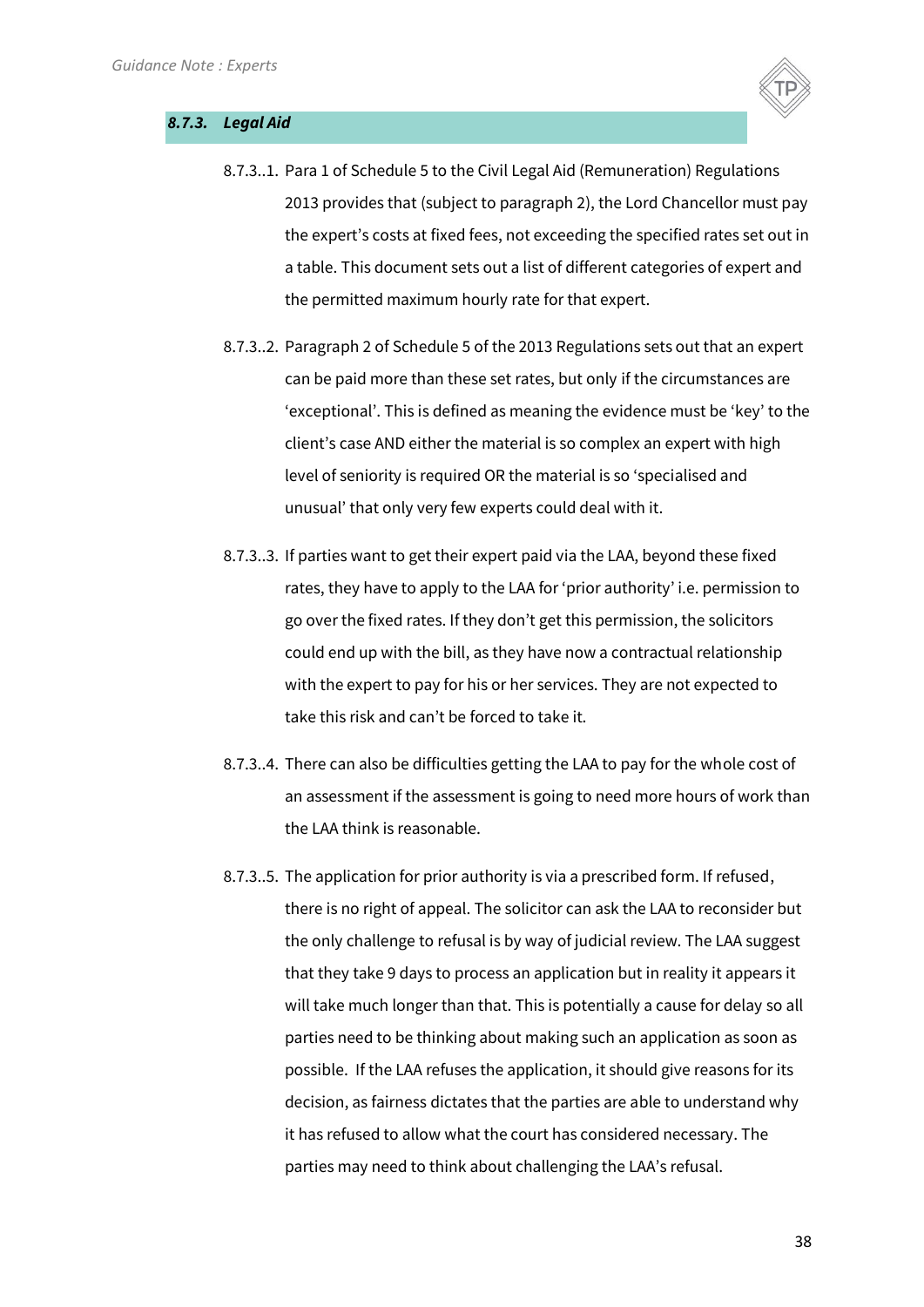# *8.7.4. How are costs divided between parties? And what happens if one party can't afford to pay?*

- 8.7.4..1. The LAA will expect any joint instruction to be paid for equally by all the parties who want to rely upon the expert evidence. This can cause problems if any self representing or privately paying party says they cannot afford to pay. In care proceedings, at least for the moment, this problem can often be side stepped by looking to the local authority and the child's solicitors to pay the fees in those cases where parents are not legally aided (but see 8.7.4.3 below). Sometimes a local authority will agree to pay a shortfall in order to avoid an impasse or delay, but it is not clear that the judge has the power to order a reluctant local authority to pay any shortfall.
- 8.7.4..2. In private law proceedings involving two litigants in person there is no obvious route to secure an expert's instruction unless the parents pay for it themselves, and even where one party has legal aid the LAA are likely to query an order saying that they should pay both parties' share of the bill. This raises an interesting question about access to justice and how the court can make decisions in the absence of evidence that all agree is 'necessary' – but as yet, no answers to those questions have been found.
- 8.7.4..3. With regard to care proceedings, the decision of *J (A Child: Care Proceedings: Apportionment of Expert's fees)* [2017] EWFC B49 considered these issues about how to divide up payment of fees between the parties. Neither parent was able to pay anything as they had very limited means and they had refused to instruct lawyers, even though they would have been entitled to non means and non merits tested legal aid. If the parents had been legally aided the court had no doubt it would have ordered the expert fees to be shared equally between all parties. Looking at the circumstances of this particular case, the court approved the instruction of two experts and ordered that their fees should be split 50/50 between the local authority and the guardian.
- 8.7.4..4. The court concluded this was a case 'in which fairness and common sense dictate that an order requiring an equal sharing of the experts' fees is